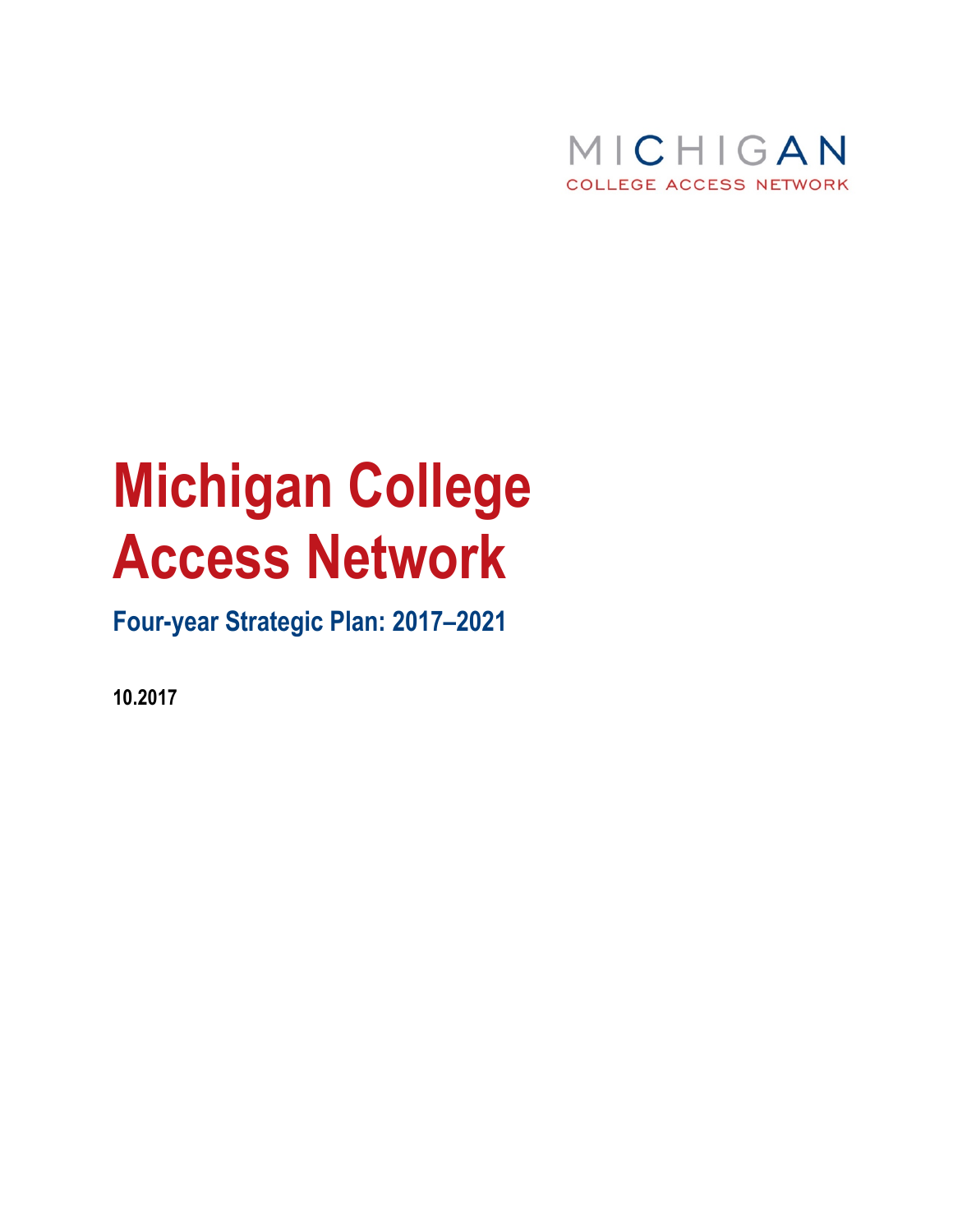# **Our Mission**

Increase college readiness, participation, and completion in Michigan, particularly among low-income students, first generation college-going students, and students of color.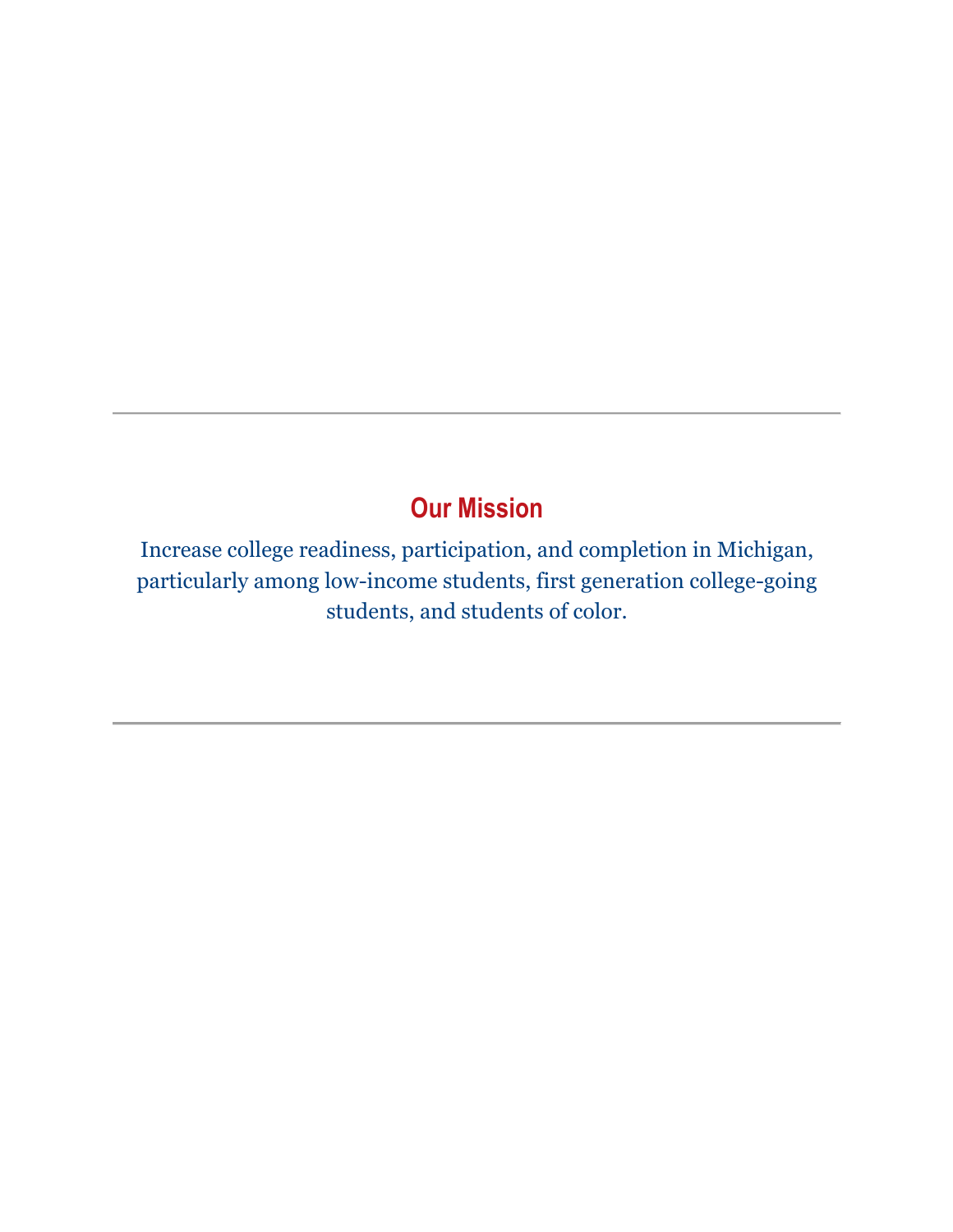

# **Letter from the Board Chair and Executive Director**

Dear Partners,

Since our founding nearly a decade ago, the Michigan College Access Network has known that college changes everything, and perhaps even more critical to our mission is the notion that college is for everyone. We are proud to put forth a strategic plan that works to ensure that each and every student across Michigan has access to the knowledge, tools, and supports to make college a reality.

At the center of our strategy is a relentless focus on improving outcomes and opportunities for lowincome students, first generation students, and students of color. Too often, state, regional, and local initiatives fail to consider the additional barriers these students face when pursuing their college goals. In this strategic plan, MCAN has refocused each of our strategic initiatives to ensure that equitable access and cultural awareness is intentionally integrated into our work. This has long been an organizational priority, and we welcome the challenge to continue to improve our support for communities and organizations as they serve students and families with the highest needs.

MCAN is honored to continue to partner with organizations and leaders across the state to increase the percentage of Michigan residents with degrees or certificates to 60 percent by the year 2025. Achieving this goal will require students from a variety of backgrounds, communities, and experiences to pursue a college education. For the next four years, MCAN will be focused on four central priorities: fostering a college-going culture; identifying multiple pathways and smooth transitions; improving college affordability; and supporting credential completion. Together, we believe these priorities will help Michiganders across the state achieve the benefits of a college education.

We are grateful to the many leaders and organizations that are joining us in this effort, and we look forward to engaging more partners in this ambitious effort and make college a reality for all students in our state.

Sincerely,

**Sharlonda Buckman Brandy Johnson** Board Chairperson Executive Director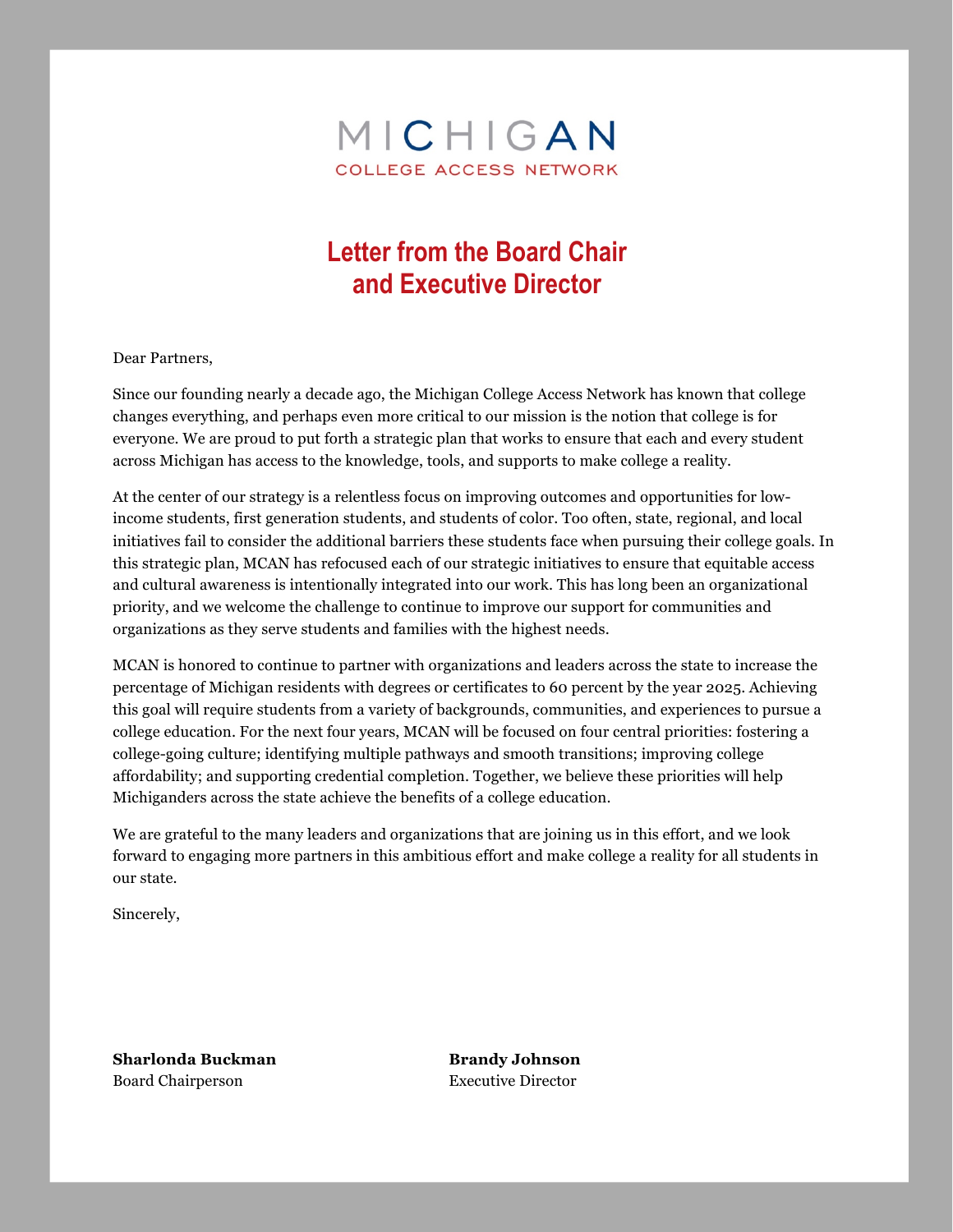# **TABLE OF CONTENTS**

| Priority Two: Identify Multiple Postsecondary Education Pathways and Facilitate Smooth Transitions 12 |  |
|-------------------------------------------------------------------------------------------------------|--|
|                                                                                                       |  |
|                                                                                                       |  |
|                                                                                                       |  |
|                                                                                                       |  |
|                                                                                                       |  |
|                                                                                                       |  |
|                                                                                                       |  |
|                                                                                                       |  |
|                                                                                                       |  |
|                                                                                                       |  |
|                                                                                                       |  |
|                                                                                                       |  |
|                                                                                                       |  |
|                                                                                                       |  |
|                                                                                                       |  |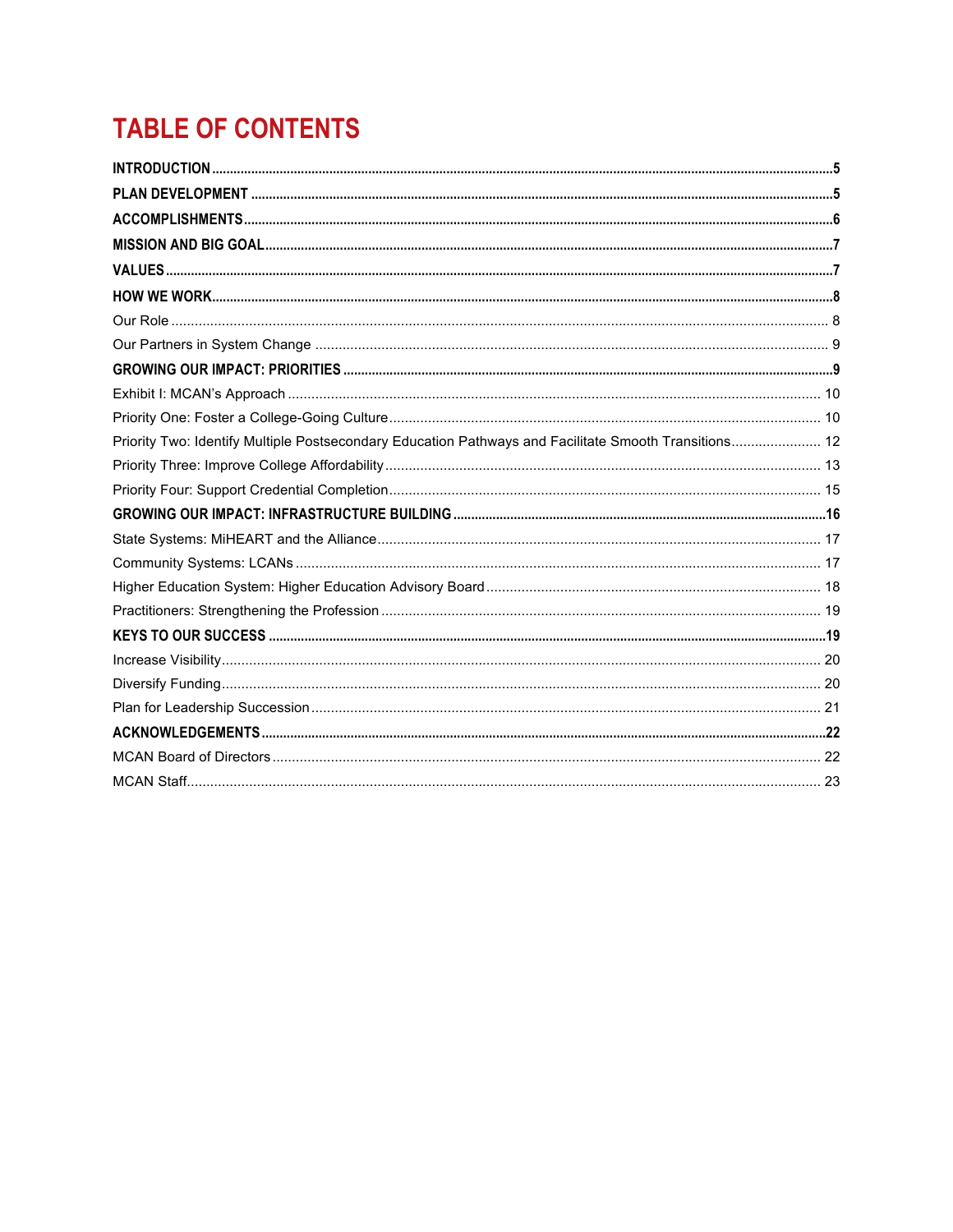# **INTRODUCTION**

The Michigan College Access Network (MCAN) is a statewide nonprofit intermediary that mobilizes state and local leaders to increase college readiness, enrollment, and completion rates. Our efforts are oriented toward achieving the ambitious goal of increasing Michigan's postsecondary educational attainment rate to 60 percent by 2025. MCAN aims to accomplish this goal through advocacy, capacity building, coordination and collaboration, dissemination of research and data, and grantmaking. MCAN's mission focuses its efforts on supporting low-income, first generation college students, and students of color to increase access to postsecondary educational opportunities statewide.

MCAN has accomplished a great deal since its formal launch in 2010. As its initial strategic plan comes to a close and MCAN approaches its ten-year anniversary in 2020, the Board and staff have made 2017 a priority year for setting goals and strategies to ensure purposeful growth for the organization. This strategic plan validates the organization's mission and values and sets forth four priorities for the next four years. The plan is intentionally set at a high level, providing a structure to allow the staff to effectively allocate time and resources while allowing for flexibility to respond quickly to new needs and opportunities.

# **PLAN DEVELOPMENT**

The 2017–2021 MCAN strategic planning effort was robust—informed by research, stakeholder feedback, and Board and staff engagement. MCAN retained Public Sector Consultants (PSC) to facilitate the process, which began in March 2017 and concluded in September 2017. MCAN's senior staff partnered with PSC throughout the process, meeting frequently to discuss perspectives on the organization and its mission, how to define organizational priorities, the strategies to achieve those priorities, and how to document these decisions in the strategic plan. MCAN's Board of Directors engaged in the strategic planning process at its meetings, as well as through ongoing communications.

The first phase of the process included information gathering and research implemented by PSC with input and oversight from MCAN senior staff, including:

- 1. An online, qualitative survey of MCAN Board members and staff members to gather input on mission, values, and priorities, as well as to determine the organization's most important accomplishments. Survey results were analyzed anonymously.
- 2. Key informant interviews with national leaders in college access. The purpose of these conversations was to gather input on how MCAN could advance important college access goals and strategies.
- 3. A focus group with Local College Access Network (LCAN) coordinators to gather input on the future of college access in their communities, the challenges and barriers to their work, and their successes. PSC also gathered input on strategies that MCAN could employ to best support LCANs in achieving their college access goals.
- 4. A survey of 420 school counselors, advisers, teachers, and K-12 administrators across the state, gathering information about their satisfaction with MCAN programs such as Michigan College Month, College Cash Campaign, College Decision Day, Reach Higher High School Grants, and school counselor training.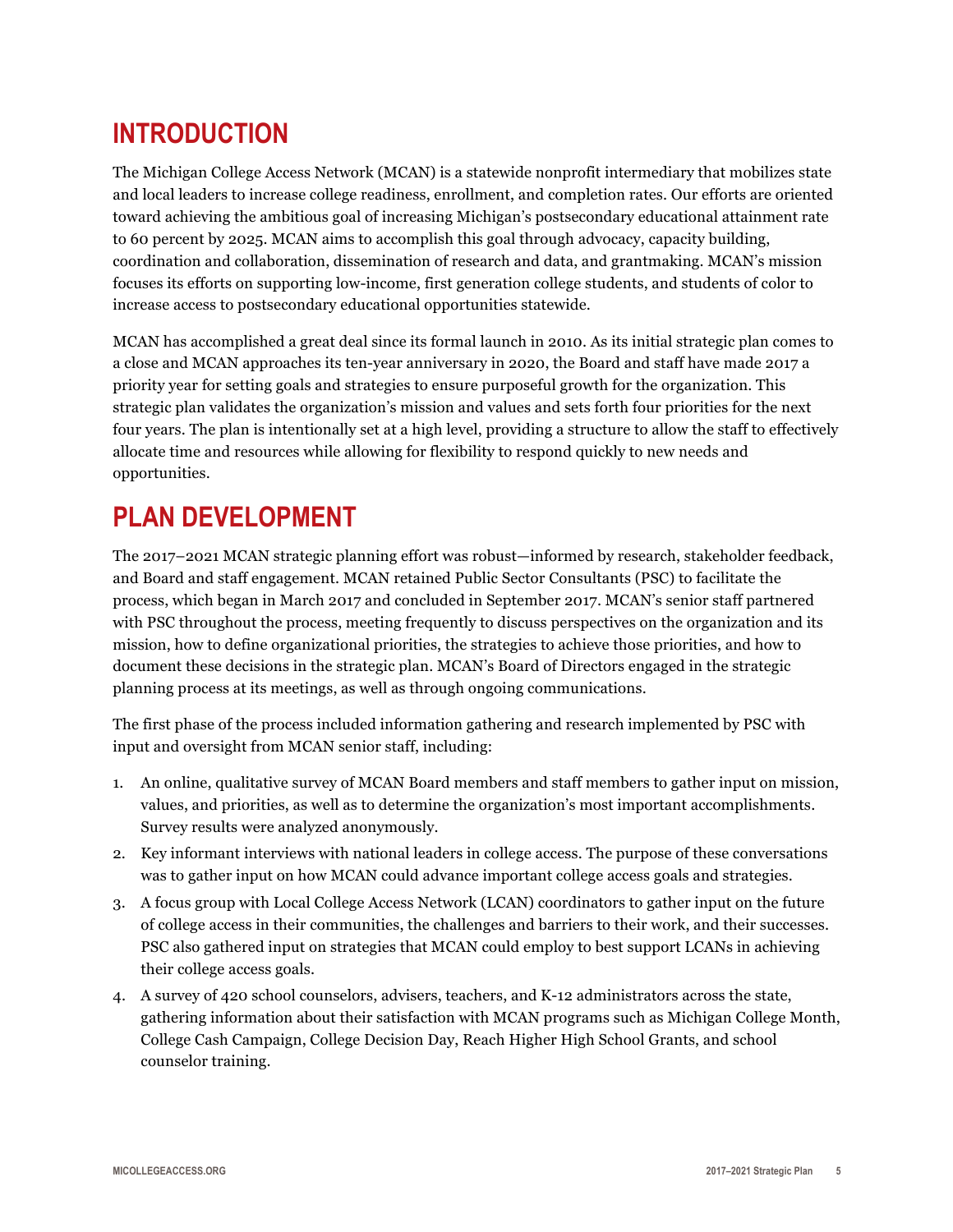The results of these research elements guided MCAN senior staff and PSC in the development of recommendations for strategic priorities, which were presented and discussed with the Board of Directors in June 2017. Using the research and the Board's input, MCAN and PSC collaborated in the development of key strategies to align with four strategic priorities, and drafted this strategic plan. The plan was presented and approved by the Board in September 2017.

# **ACCOMPLISHMENTS**

As part of the strategic planning effort, MCAN reflected on its biggest accomplishments. These accomplishments have been a part of establishing MCAN as a force for change in college access at the state and national levels. Since its inception, MCAN has:

- **Built a strong nonprofit organization.** In 2010, MCAN's executive director, Brandy Johnson, founded MCAN as a public-private partnership in collaboration with then-governor Jennifer Granholm's administration. In the seven years since, the organization has grown from one staffer with a \$1 million budget to a team of 13 staff members at MCAN headquarters and a \$7 million budget.
- **Established itself as a national leader in the field.** MCAN is unique when compared to college access efforts across the country, in that it is an independent organization organized for the express purpose of serving as an intermediary organization in order to mobilize a statewide movement. MCAN is regularly asked by other college access networks across the country to provide consultation. MCAN was also honored in September 2016, when we welcomed the National College Access Network conference to Detroit by helping amass the conference's largest ever group of attendees approximately 1,100 college access professionals.
- **Launched and supported 32 LCANs in communities across Michigan, fostering local engagement in college access efforts.** MCAN has invested nearly \$5 million in targeted grantmaking and thousands of hours of training and technical assistance to this effort. MCAN has also developed tools for LCANs to implement collective impact strategies, such as the Charting the Course Guidebook and accompanying collective impact benchmarks. This support has led to the development of strong LCAN leadership teams that have established clear goals to meet the unique college access needs of their local communities.
- **Developed and implemented statewide initiatives to promote college application and enrollment** including Michigan College Month and College Decision Day. High schools across Michigan participate annually in one or both programs. To date, 533 schools have participated in the statewide initiatives. In 2015, these statewide efforts garnered national attention when former First Lady Michelle Obama participated in College Decision Day events in Detroit.
- **Developed and implemented grant programs.** MCAN's grants include the Reach Higher High School Grant*,* which has supported 117 individual high schools in utilizing data to strategically implement programs and drive system-level change to improve postsecondary outcomes, and the Innovative Program Grants, which invest in piloting or scaling programming that increases college readiness, enrollment, and completion in local communities.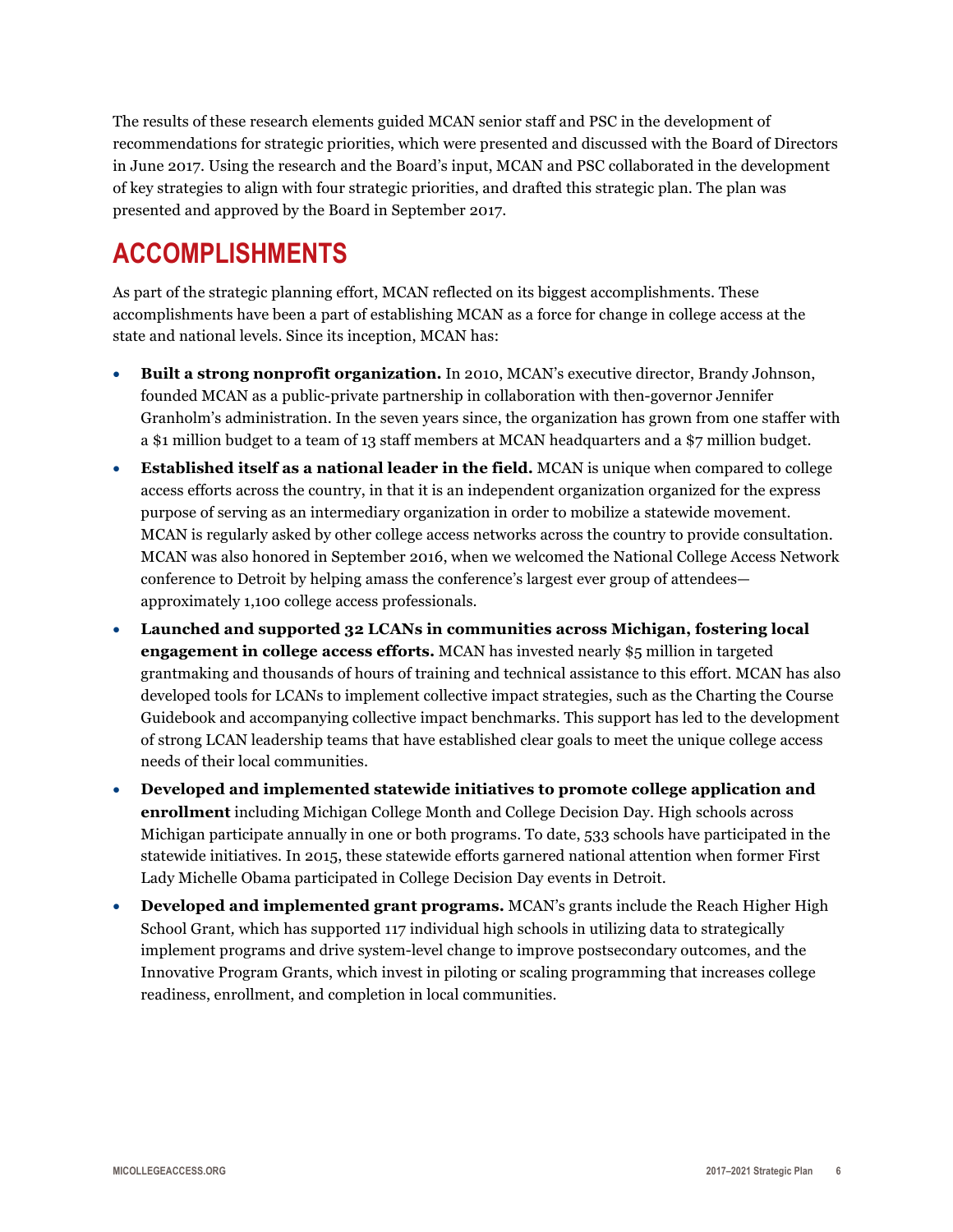- **Developed and implemented professional development for school counselors.** Statewide, more than 445 individuals have completed MCAN's school counselor professional development course. MCAN's training provides school counselors with a better understanding of how to build a college-going culture, utilize data to drive postsecondary planning, and help students maximize financial aid opportunities. The course has been so successful that Michigan's professional development program has been modeled in several other states.
- **Advocated for policy reforms that expand postsecondary opportunities for low-income students, first generation college-going students, and students of color.** For example, in 2014 MCAN convened a group of high-level policy leaders and stakeholders to develop the Reaching for Opportunity report, which provides a detailed action plan for increasing postsecondary attainment in the state. In 2016, MCAN's executive director was appointed by Gov. Rick Snyder to serve on the 21st Century Education Commission.
- **Placed 56 well-trained, near-peer college advisers in 70 high schools across Michigan through the AdviseMI program.** AdviseMI, which was established in 2015, helps to fill the gap in college advising at Michigan high schools by training recent college graduates to help students navigate postsecondary education options, apply to colleges, complete the Free Application for Federal Student Aid (FAFSA), secure financial aid, and enroll in higher education institutions that will serve them well.
- **Hosted an annual conference for seven consecutive years that has grown in participation every year,** with over 550 attendees participating in 2017. Through the annual conference, college access leaders and practitioners across Michigan have had the opportunity to collaborate, share best practices, and explore new opportunities to improve their shared work.

# **MISSION AND BIG GOAL**

Through this strategic planning process, MCAN reaffirmed both our mission and big goal.

- **Our mission:** Increase college readiness, participation, and completion in Michigan, particularly among low-income students, first generation college-going students, and students of color.
- **The Big Goal:** Increase the percentage of Michigan residents with degrees or postsecondary certificates to 60 percent by the year 2025.

# **VALUES**

To achieve its mission and the Big Goal, MCAN confirmed its existing values.

**College is postsecondary education:** MCAN uses the term "college" to refer to the attainment of valuable postsecondary credentials beyond high school, including professional/technical certificates and academic degrees.

**College is a necessity:** Postsecondary education is a prerequisite to success in a knowledge-based economy. Everyone should pursue and complete a postsecondary credential beyond high school.

**College is for everyone**: The postsecondary education attainment rates among low-income students and students of color are significantly lower than those of other students. MCAN is committed to closing these gaps.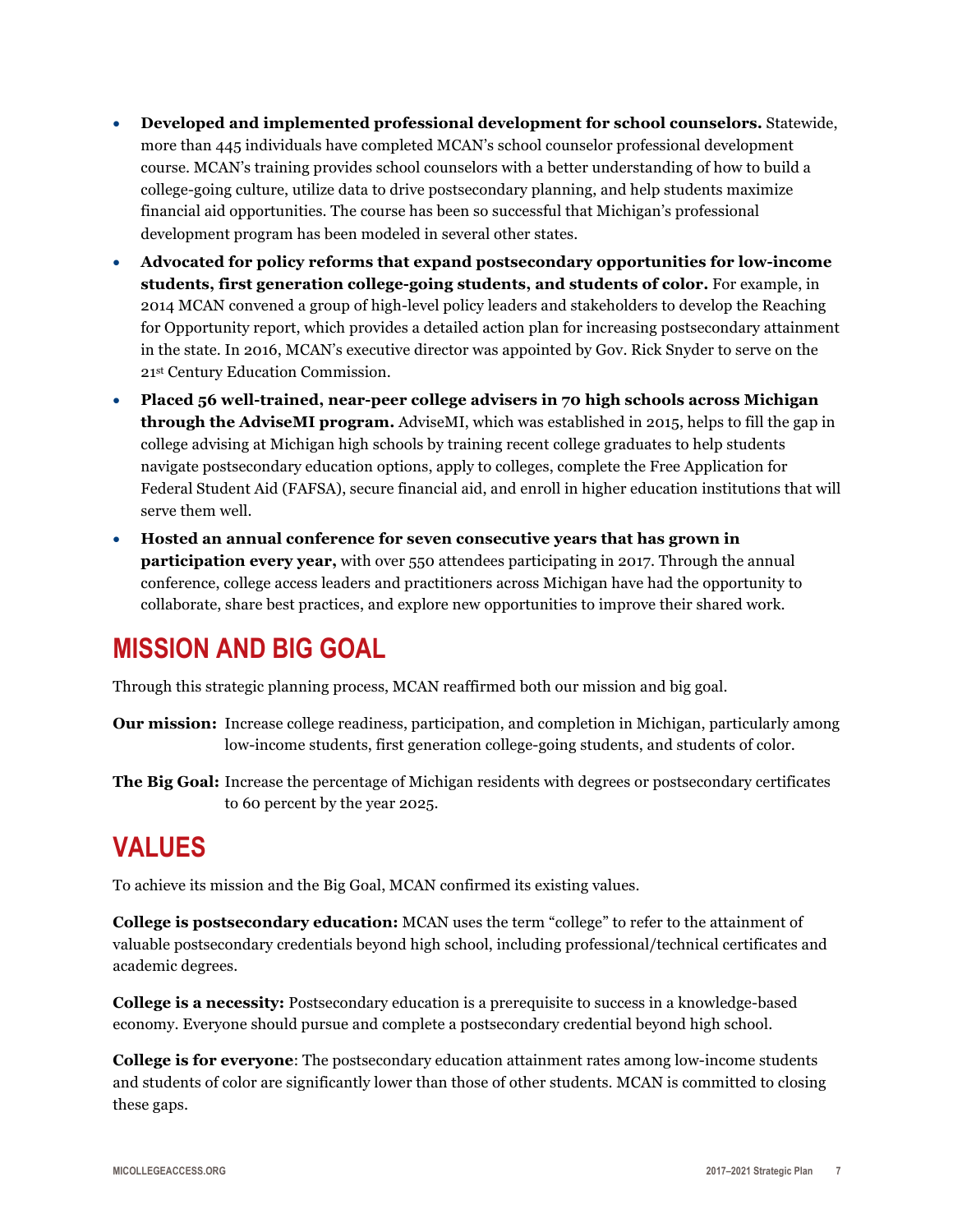**College is a public good:** Postsecondary educational opportunity and attainment are critical to a just and equitable society, strong economy, and healthy communities.

# **HOW WE WORK**

Regardless of the priority or program, we ensure all of our work is mission driven, works toward our goals, honors our values, and aligns with our organizational strengths. The work that we do is **equity focused** by supporting increased access to postsecondary opportunities for low-income students, students of color, and first generation students. We are also **attainment oriented**, focusing on helping students earn degrees and postsecondary certificates, and **student centric**, working with partners to ensure systems and programs are meeting the needs of students. Finally, we continually use data to inform our work and educate our partners, ensuring **data-driven** decision making.

## **OUR ROLE**

The way we do our work is also defined by the role that MCAN plays in the college access movement. MCAN's role is comprehensive and multifaceted, with an emphasis on partnership and collaboration to meet collective goals. Specifically, we:

- **Advocate:** MCAN is well known as the statewide voice for college access in Michigan, and is recognized as the country's leading college access network. MCAN works with policymakers to influence policy that will help the state reach the Big Goal.
- **Build capacity:** MCAN builds the capacity of communities through the development of LCANs that set a shared vision for change among community partners. MCAN also builds the advising and counseling capacity of local schools through professional development opportunities and the placement of college advisers.
- **Convene**: MCAN brings together critical leaders and organizations in the college access and success field to have meaningful conversations, identify gaps, and explore opportunities for collaboration. We work to align our efforts with others and encourage our partners to do the same.
- **Develop partnerships:** In recognition that MCAN cannot reach Goal 2025 alone, we work to forge strong partnerships with like-minded, mission-aligned organizations at the local, state, and national level.
- **Disseminate data and research:** MCAN has access to a variety of data to demonstrate Michigan's progress toward reaching the Big Goal, as well as the communications network to disseminate research to partners and community stakeholders.
- **Invest:** MCAN provides several grant programs for schools, LCANs, and communities to financially support college access infrastructure and programming.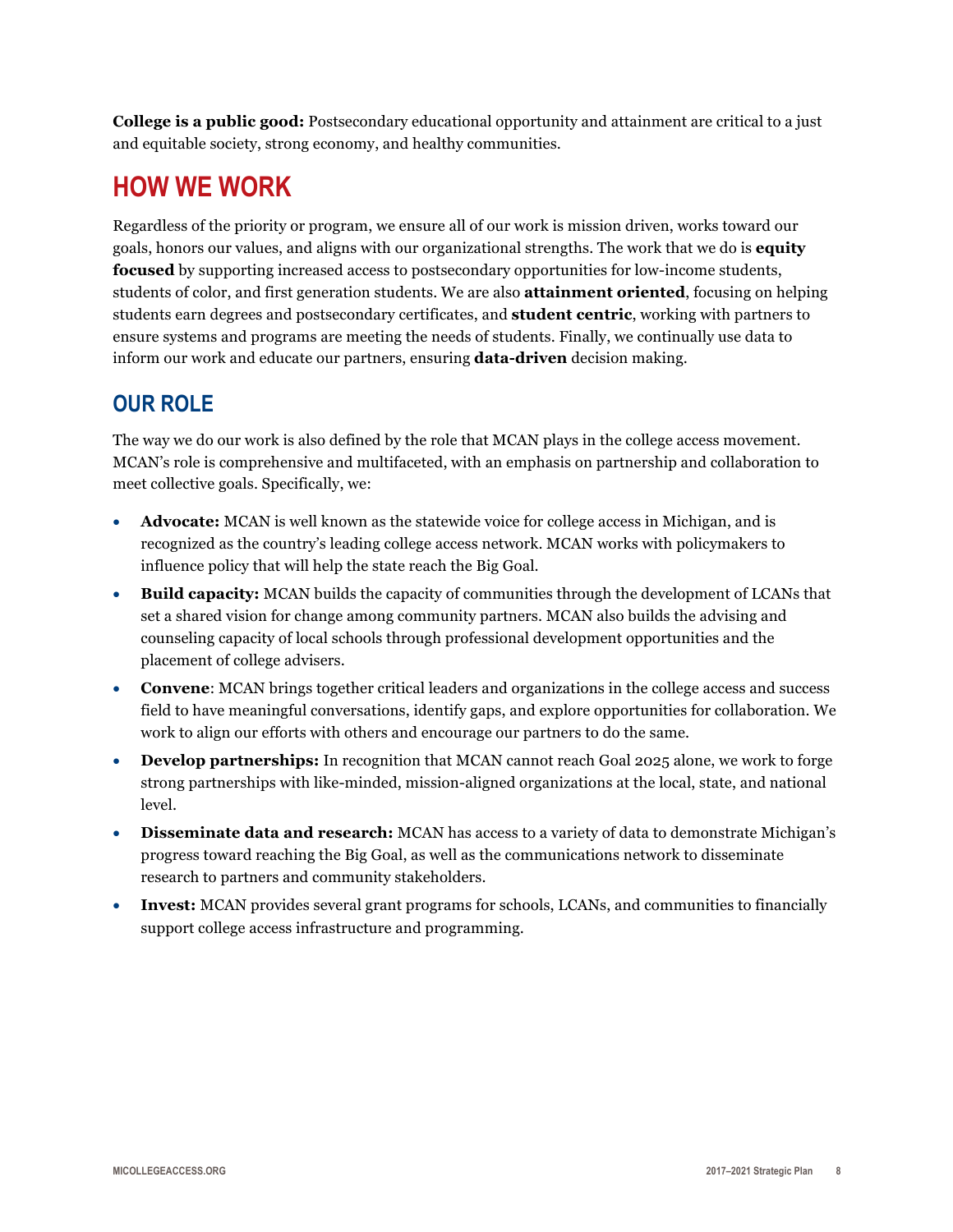### **OUR PARTNERS IN SYSTEM CHANGE**

In order to increase Michigan's attainment rate to 60 percent by 2025, MCAN needs to collaborate with others through a coordinated effort that extends from state government to students. We engage with partners across a variety of systems to advance the college access movement and achieve collective priorities—with a particular focus on improving opportunities and outcomes for low-income students, first generation college-going students, and students of color. These systems include:

- **State agencies and individuals:** Including the Office of the Governor, lawmakers, various state departments and associations, and philanthropic organizations
- **Regions and communities:** Including LCANs, prosperity regions, Promise Zones, community foundations, United Ways, local governments, and community-based nonprofit organizations
- **Education systems**
	- **K**–**12:** Including traditional school districts, charter schools, and intermediate school districts
	- **Higher education:** Including public and private two-year and four-year colleges and universities
	- **Workforce:** Including Michigan Works! agencies and large employers
- **Practitioners**: Including school counselors, college advisers, and other direct service providers

# **GROWING OUR IMPACT: PRIORITIES**

Through the strategic planning process, MCAN identified four priorities that will be the primary focus of its efforts over the next four years. The four priorities are:

- 1. Foster a college-going culture
- 2. Identify multiple postsecondary education pathways and facilitate smooth transitions
- 3. Improve college affordability
- 4. Support credential completion

These four priorities will be implemented to create lasting impact and increase the number of low-income students, first generation college-going students, and students of color entering college, persisting, and completing high-quality certificates and degrees. To work toward these priorities, MCAN will implement multiple strategies and partner with actors across different systems, as outlined in the previous section.

For each priority, we have identified needs and opportunities and established a guiding vision—what we must accomplish to execute the priority and how. We have also outlined new and existing strategies to advance the priorities. Exhibit 1 provides a visual representation of our priorities and how they intersect with the work that we do.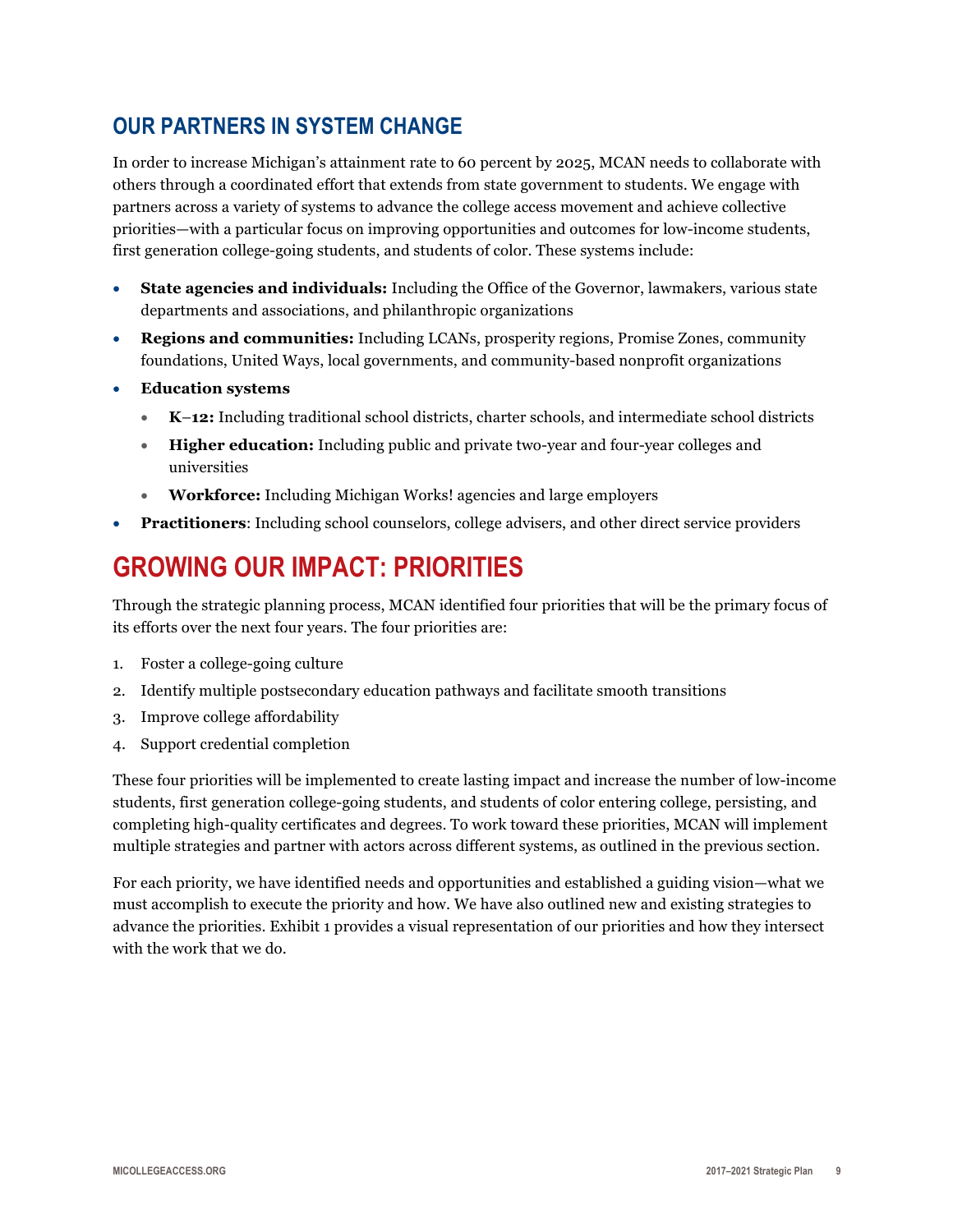

### **PRIORITY ONE: FOSTER A COLLEGE-GOING CULTURE**

#### **Vision**

Residents across our state believe college is very important to succeed in the labor market. In every high school across the state, professionals support this belief and help all students define and achieve their postsecondary goals.

### **Needs and Opportunities**

Culture consists of underlying values, beliefs, and meanings that are deeply held, static, and enduring. To raise Michigan's educational attainment rate, the citizens of our great state must understand, value, and believe in both the private and public value of postsecondary educational attainment. When students have school, parental, and community support, college is seen as the norm—higher education is the expectation rather than the exception.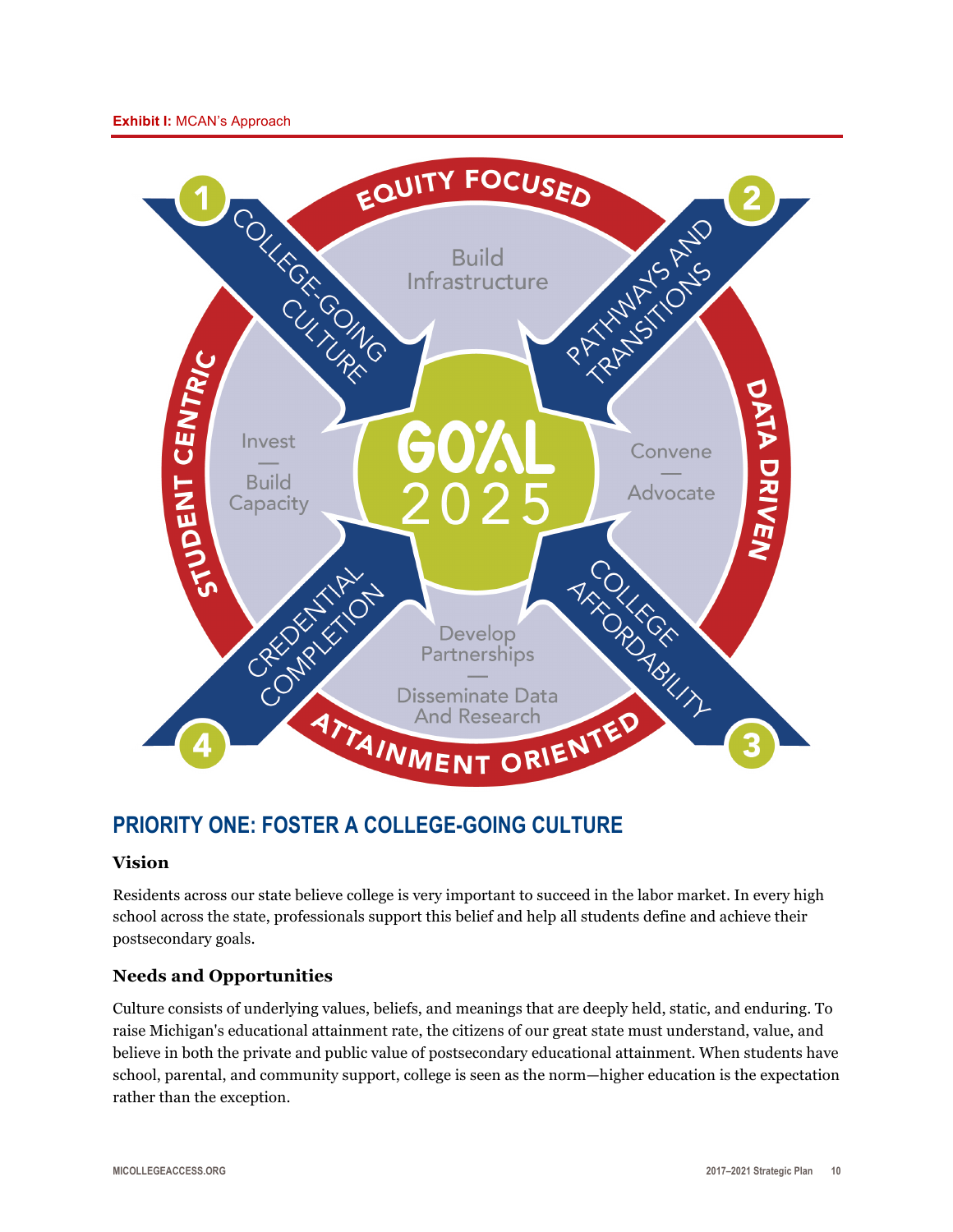MCAN leads the charge in changing the hearts and minds of Michiganders by espousing the mantra that a high school diploma simply is not enough to compete in the 21<sup>st</sup> century global economy. There are also many individual and community benefits of postsecondary education, including increased median income, decreased unemployment rates, lower smoking rates, lower incarceration rates, and higher levels of civic participation, such as volunteerism, voting, and blood donation. Particular attention is paid to supporting a college-going culture within communities supporting populations of low-income students, first generation college-going students, and students of color."

### **Related Dashboard Metrics**

- Michigan residents who think college is very important to be successful in the labor market
- Michigan residents who think that it is very likely that their child will get a college education

Whenever possible, MCAN will disaggregate data representing college-going students based on characteristics such as family income, race/ethnicity, and status as a first generation college student.

### **Strategies**

#### **Existing Strategies**

MCAN has a long history of fostering a college-going culture. We are committed to continuing many of these successful efforts. For example, we will continue to advocate for policies that support college access, such as supporting funding for higher education, increasing student financial aid, and expanding training requirements for school counselors. We will also continue to coordinate College Decision Day with high schools statewide. These events promote the importance of college and celebrate students' academic achievements.

In addition, MCAN remains committed to supporting the professionals who work to promote college access daily. We plan to continue to provide school counselor training. Since 2013, MCAN has led a collaborative effort to offer school counselors training as college/career advisers, postsecondary planners, and education advocates. We also intend to continue to invest in AdviseMI, which embeds recent welltrained college graduates in high schools to serve as dedicated, near-peer college advisers for significant numbers of low-income students, first generation college-going students, and students of color. The goal of the program is to increase the number of high school students who enter and complete postsecondary education.

#### **New Strategies**

MCAN is also interested in exploring new opportunities for fostering a college-going culture. For example, at the state level, we are considering how to offer fellow college access advocates a way to formally join MCAN in our work toward the Big Goal. We know that Michigan needs a diverse set of organizations and individuals to voice their support for postsecondary education, and we are exploring a variety of methods to help align these efforts. MCAN also plans to work with the Michigan Higher Education Attainment Round Table (MIHEART) to implement recommendations from *Reaching for Opportunity: An Action Plan to Increase Michigan's Postsecondary Credential Attainment* that enhance the ability of middle schools and high schools to build strong college-going cultures. These strategies could include encouraging the state to provide school districts grants to hire more school counselors, supporting professional development for school counselors, and working with Michigan Department of Education to explore opportunities to improve Educational Development Plan implementation.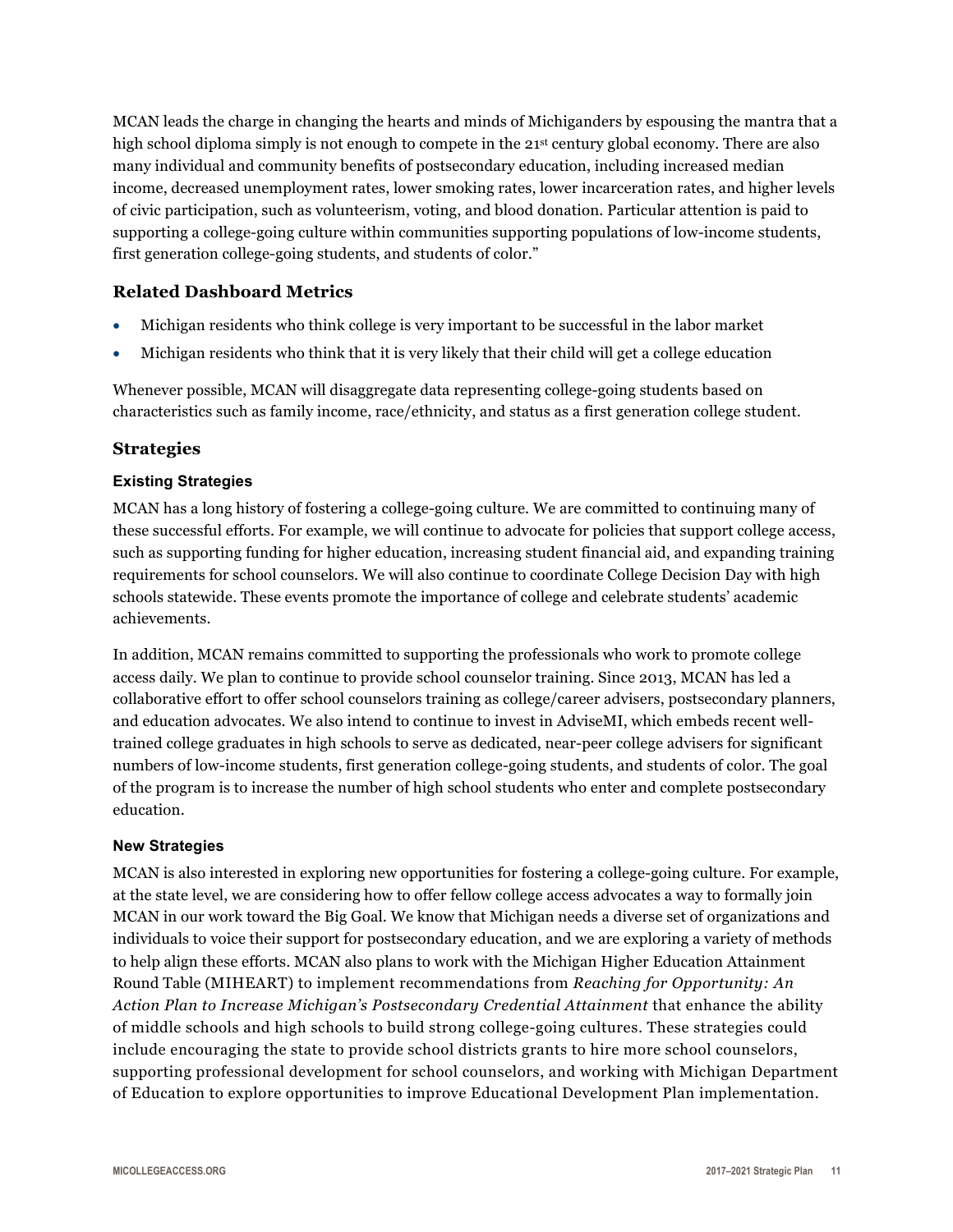At the local level, MCAN is considering strategies to improve the data available to local leaders and partners across the state. One option is to develop a statewide, interactive, online map visually displaying qualitative and quantitative college access data and assets. Qualitative data will include LCANs, college access–focused community organizations, high school partners, and university partners. Through grantmaking, MCAN will support mission-aligned programs and organizations that bring focus, action, and impact to the priorities outlined within this strategic plan.

### **PRIORITY TWO: IDENTIFY MULTIPLE POSTSECONDARY EDUCATION PATHWAYS AND FACILITATE SMOOTH TRANSITIONS**

#### **Vision**

All students graduating from a Michigan high school understand their postsecondary options, and they enroll in a postsecondary institution that is a good match or fit for their aspirations, academic readiness, and career ambitions.

### **Needs and Opportunities**

For generations, Michigan families could rely on a high school diploma to provide a middle-class lifestyle, thanks to the robust labor market of the automobile manufacturing industry. But the 21st century global economy demands education beyond high school, whether it is a certificate in a skilled trade or technical field, an associate degree, a bachelor's degree, or beyond.

We are faced with the challenge of defining pathways that include stackable credits and credentials, align well with students' aptitudes, and will lead to multiple options for education and careers. These challenges are amplified in schools that serve large numbers of low-income students, first generation college-going students, and students of color. MCAN has a role to play in identifying the certificates and degrees that lead to well-paying careers and making that information available in communities across the state.

### **Related Dashboard Metrics**

- SAT total score of 11<sup>th</sup>-grade students
- Eleventh-grade students scoring at or above the SAT or college-ready benchmarks
- High school graduates who enroll in a higher-education institution within one year

Whenever possible, MCAN will disaggregate data representing college-going students based on characteristics such as family income, race/ethnicity, and status as a first generation college student.

### **Strategies**

#### **Existing Strategies**

MCAN has been working for nearly a decade to define and communicate successful educational and career pathways. An important component of this work is ensuring that every high school has school counselors and college advisers that can talk to students about educational and career options that align well with their strengths and interests. It is particularly important, as Michigan's economy changes and technology shifts, that MCAN, school counselors, and college advisers are able to understand the landscape, communicate, and promote stackable education credentials that lead to well-paying careers for all students.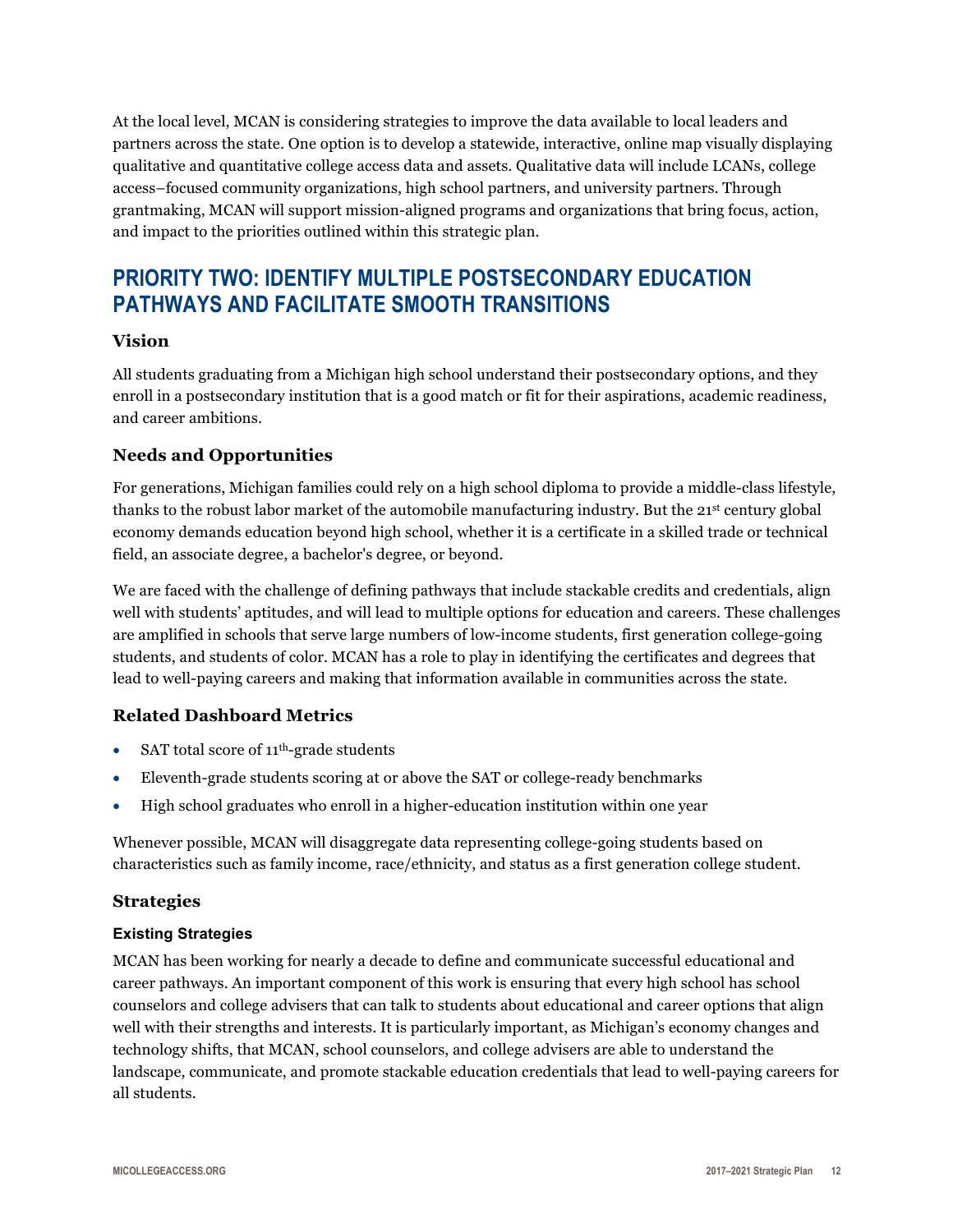An important component of this work has been developing and growing the AdviseMI program. This program hires recent college graduates, trains them to be effective college advisers, and places them in high schools across the state. Currently, there are 56 AdviseMI advisers in 70 schools. MCAN will continue to grow this program by strategically placing advisers in schools that are interested in participating and serve a significant number of low-income students, students of color, and first generation students. MCAN also remains committed to ensuring college advisers are well trained and supported.

To further support students, MCAN has successfully created and led professional development to school counselors, and we have received positive feedback on our efforts. We will continue to provide professional development opportunities, with a particular focus on recruiting school counselors that serve low-income students, students of color, and first generation students. Because of the high level of participation in recent years, MCAN will also create additional professional learning opportunities that allow school counselors to deepen their knowledge about college advising and how best to support students.

MCAN will also continue to coordinate Michigan College Month, which encourages graduating high school seniors to apply to college and for financial aid during the school day. Michigan College Month places a special focus on assisting first generation students and students who may not have otherwise seriously considered applying to college.

#### **New Strategies**

MCAN will explore new strategies to help students and professionals alike navigate multiple postsecondary pathways and ensure smooth transitions between high school and postsecondary. Based on our work with partners, we know that students, families, and professionals can find it difficult to understand the educational pathway necessary to meet a student's postsecondary goals. MCAN will work with our partners to improve knowledge of high-quality educational pathways and stackable credentials that lead to well-paying careers.

In addition, MCAN will pursue new strategies to improve college enrollment. Too many students commit to attending college on Decision Day, but do not enroll in the fall. MCAN has identified "summer melt," the phenomenon of high school students enrolling in college but never attending in the fall, as an important issue to tackle. Specifically, MCAN is working to identify national nonprofits with proven strategies to consider expanding to Michigan. MCAN is also exploring ways to encourage students to earn college credits before leaving high school through opportunities such as early middle colleges, advanced placement, international baccalaureate, dual enrollment, and articulated career and technical education programs because earning credits in high school makes it more likely that students will enroll and complete a postsecondary education program.

### **PRIORITY THREE: IMPROVE COLLEGE AFFORDABILITY**

### **Vision**

All students graduating from a Michigan high school will have the financial knowledge, literacy, and readiness to understand the costs and benefits of postsecondary education. Students will also have the resources, advising, and coaching they need to enroll in and efficiently complete their degree or certificate program.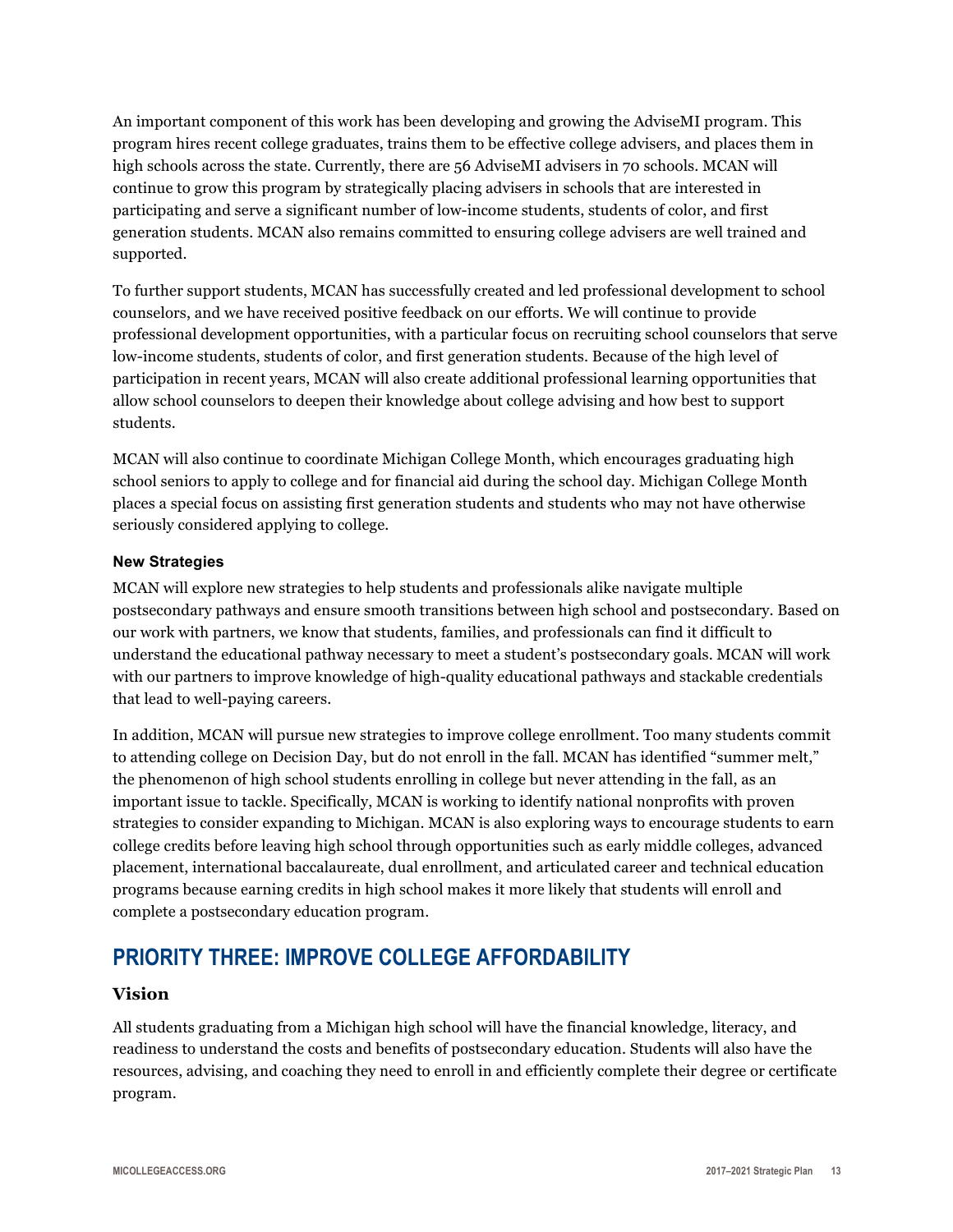### **Needs and Opportunities**

The most commonly cited barrier to postsecondary education is affordability. Along with being socially, informationally, and academically ready, it is equally important that all students have access to the necessary funds to enroll in, persist in, and complete college.

With the growing media attention surrounding the increasing average student loan debt, many students have been left wondering, "Is college worth it?" Research shows that individuals with a college degree make, on average, a million dollars more over the course of their lifetime than an individual with only a high school diploma. Research also shows that there is a fundamental disconnect between the perceived cost of college and the real cost of college, particularly for low-income, first generation college students who are the most eligible for financial assistance.

### **Related Dashboard Metrics**

• High school seniors completing the FAFSA

Whenever possible, MCAN will disaggregate data representing college-going students based on characteristics such as family income, race/ethnicity, and status as a first generation college student.

#### **Strategies**

#### **Existing Strategies**

MCAN is committed to continuing several strategies that aim to make college more affordable. At the state level, MCAN and its partners will continue to advocate for policies that improve affordability, such as increasing state funding for need-based student financial aid. MCAN will also continue to coordinate Michigan College Month and FAFSA completion campaign programs like College Cash Campaign to encourage more students, especially low-income students, students of color, and first generation students, to complete the paperwork required to access financial aid.

We will also continue to support local efforts related to affordability through targeted grantmaking. To make these strategies as successful as possible, MCAN will work to improve access to and dissemination of data from tools like the federal student aid FAFSA completion database.

#### **New Strategies**

Cost continues to be a significant concern for many college-bound students. MCAN will continue to implement new strategies aimed at increasing knowledge, reducing costs, and eliminating affordability as a barrier to college enrollment. For example, MCAN will expand our professional development opportunities to increase school counselor knowledge about completing FAFSAs and accessing other opportunities for financial aid. We will also continue to build partnerships with other organizations and state offices that are equally committed to improving affordability such as the Michigan Department of Treasury's Student Scholarships and Grants Division, Federal Student Aid office, and national organizations like uAspire.

We know that adults returning to college also face significant challenges related to affordability. MCAN will work with new partners, such as workforce development agencies, to share information about financial aid resources, as well as how to promote postsecondary education guidance for employers to implement as a part of their work flow.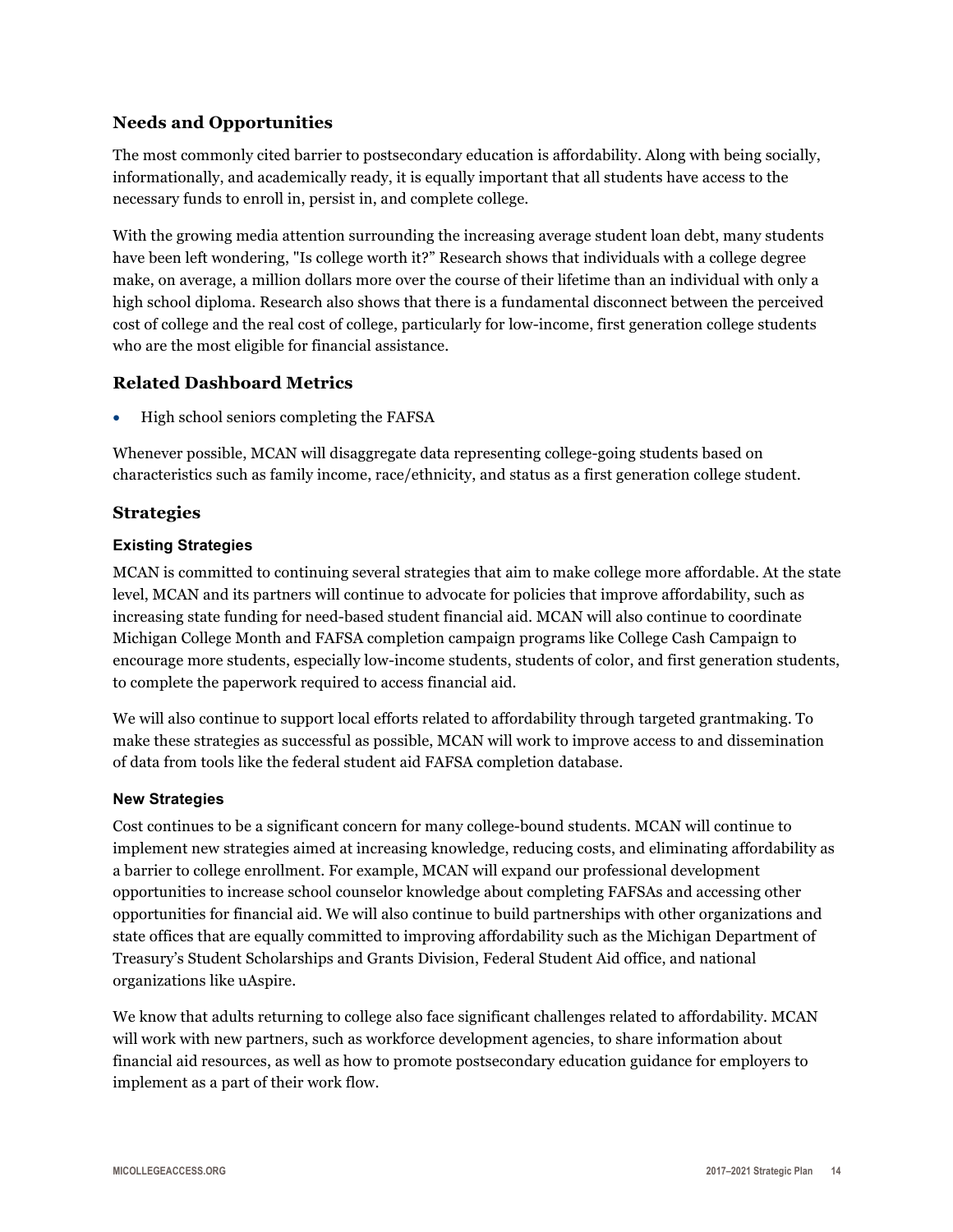### **PRIORITY FOUR: SUPPORT CREDENTIAL COMPLETION**

### **Vision**

All students who enroll in college will attain a postsecondary degree or certificate, while minimizing their time to completion.

### **Needs and Opportunities**

Since its inception, college completion has been part of MCAN's mission. For the first time, however, completion of a degree or certificate is now a central focus area for the organization.

Getting students to enroll in college is the first step, but access alone will not allow our state to reach Goal 2025 or position our students for success. Too many Michiganders start college, but do not finish. Michigan has one of the highest rates of people in the labor market who have earned college credit, but have not yet earned a degree or credential. Michigan must do more to ensure our access efforts translate into college graduates.

Colleges and universities are best positioned to promote and implement the changes necessary to improve completion rates. For that reason, MCAN will support, not lead, efforts to improve college completion. We have a long history of partnering with institutions directly as well as their statewide associations to improve access. We will strengthen existing and create new partnerships to leverage additional work on this critical issue.

### **Related Dashboard Metrics**

- Graduates not enrolling in remedial coursework
- Graduates enrolled, achieving at least 24 credits within 16 months
- Community college completion/graduation/transfer rate
- Public university six-year graduation rate
- Postsecondary completion for high school graduates

Whenever possible, MCAN will disaggregate data representing college-going students based on characteristics such as family income, race/ethnicity, and status as a first generation college student.

### **Strategies**

MCAN is exploring a variety of ways to engage with key partners to improve college completion. Central to our efforts is our ongoing collaboration with three statewide associations that represent colleges and universities across the state: Michigan Association of State Universities, Michigan Community College Association, and Michigan Independent Colleges and Universities.

One promising strategy is expanding MCAN's college advising efforts to postsecondary institutions in the form of success coaches. Over the last three years, MCAN successfully designed and launched AdviseMI, an AmeriCorps program that places recent college graduates as college advisers in high school settings. MCAN will explore how to replicate this concept at the postsecondary level by partnering with institutions to place completion coaches on campuses to help students make timely progress toward their degrees or certificates.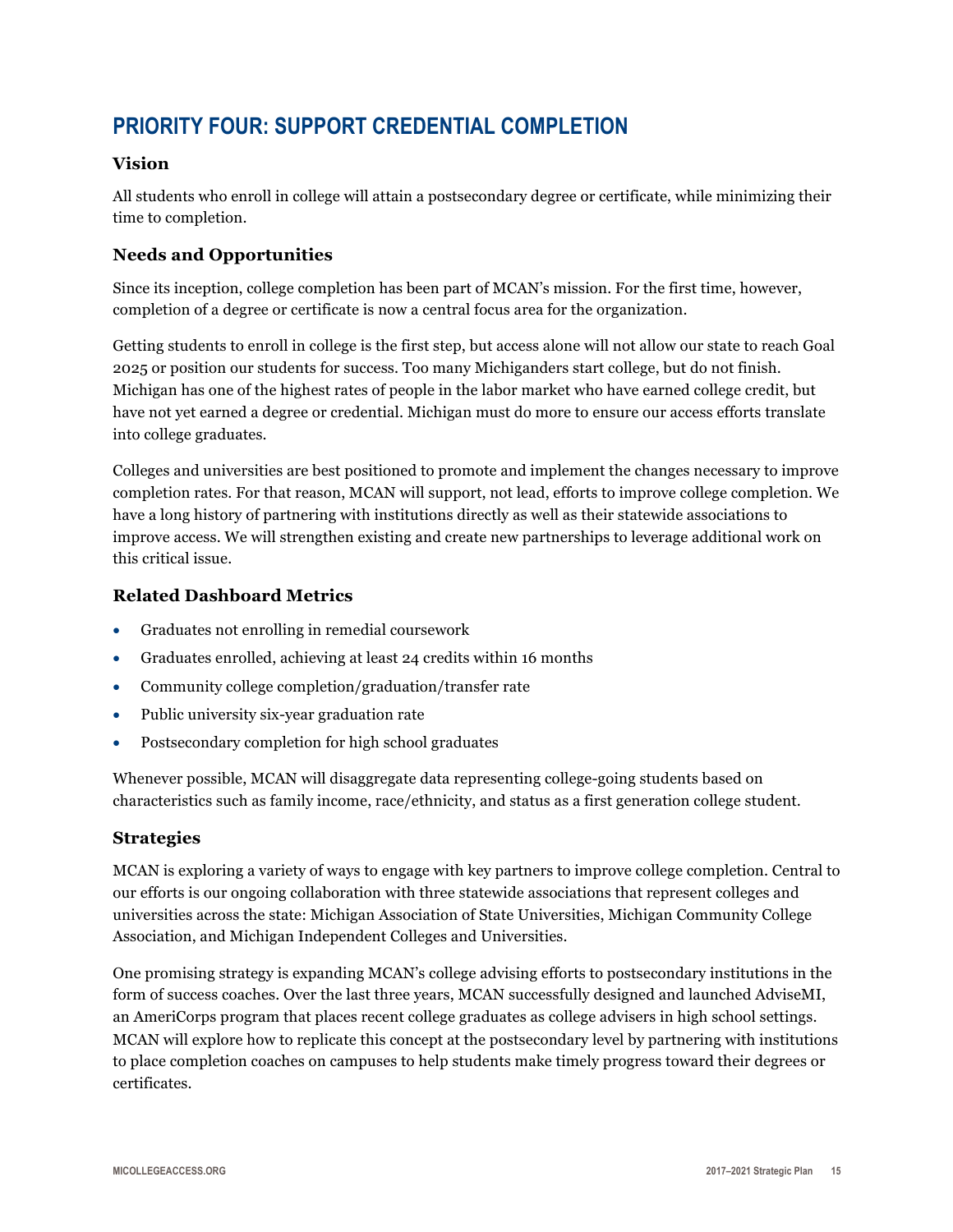Another potential area of focus is remediation. MCAN will explore how to strengthen partnerships between high schools and colleges to help students understand placement policies, assess readiness for college-level work, and work to improve skills and knowledge during high school. These strategies will help students avoid remediation and enroll in credit-bearing coursework immediately.

In addition to working with high schools, MCAN will collaborate with higher education partners to scale successful remediation strategies. The Michigan Center for Student Success (housed at the Michigan Community College Association) is already working with many community colleges to expand corequisite models of delivering developmental instruction. MCAN will find ways to support these institutions in implementing this strategy at scale—which allows students to complete remediation requirements and complete a credit-bearing course concurrently. MCAN will also partner with colleges to improve support for students that require developmental education before entering credit-bearing coursework. This work includes ensuring students are not using their limited financial aid dollars or risking the possibility of jeopardizing their long-term grade point average or transcript by attempting remedial coursework.

MCAN will work to increase awareness of the benefits of enrolling full-time to students. Too often students who enroll in college part-time never finish. Many states and institutions have organized campaigns to encourage and incent students to enroll full-time and complete their program of study in as little time as possible. MCAN will partner with statewide associations to encourage institutions to implement tuition and financial aid policies that incent students to complete their credentials—such as offering tuition discounts their senior year, awarding more financial aid to students who have accumulated large numbers of credits, or offering a fixed tuition rate for students that enroll in 12 or more credit hours per semester.

Finally, MCAN will leverage its role as an intermediary organization to support postsecondary professionals and institutions. For example, MCAN can deploy its communications capacity to share important changes to the Michigan Transfer Network/Agreement and support replication and dissemination of best practices. MCAN can also provide professional development opportunities for direct service providers, such as admissions representatives, financial aid officers, and student support staff. Additionally, MCAN can sponsor convenings of higher education administrators to learn about and work on proven completion strategies, and invest in strategies that work through grantmaking.

# **GROWING OUR IMPACT: INFRASTRUCTURE BUILDING**

In addition to supporting programs and strategies to advance the four priorities, MCAN also works to build infrastructure that can have a sustained and equitable impact on college enrollment, persistence, and completion. These infrastructure-building efforts all aim to strengthen our ability to reach Goal 2025, and, in particular, increase support for low-income students, first generation college-going students, and students of color. MCAN's infrastructure-building work centers on four efforts at the state, community, higher education, and practitioner levels:

- **State:** Michigan Higher Education Attainment Roundtable (MIHEART) and Michigan College Access Alliance (the Alliance)
- **Community:** Local College Access Networks (LCANs)
- **Higher education:** MCAN Higher Education Advisory Board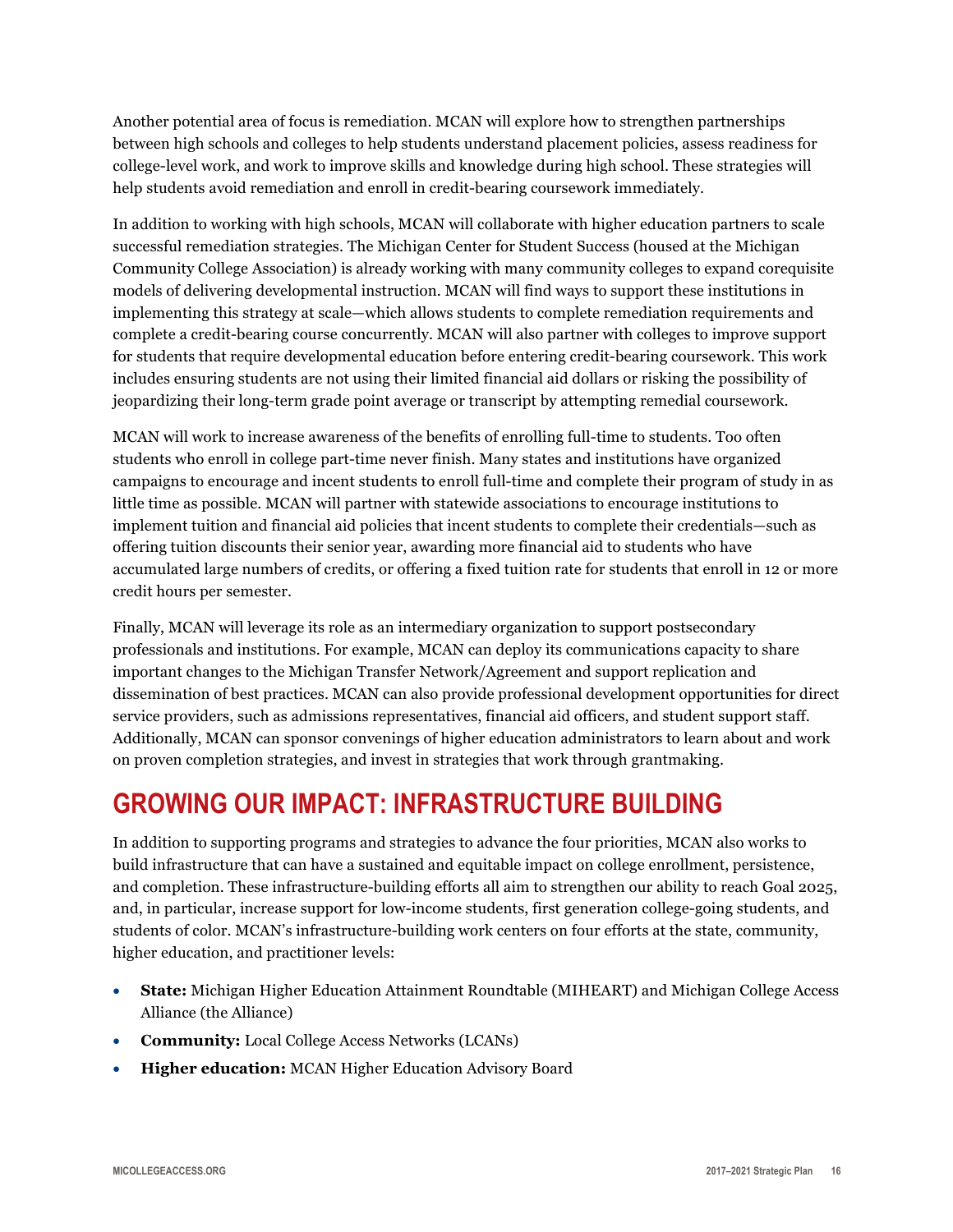• **Practitioner:** Professional development and networking opportunities to support college access leaders and practitioners

### **STATE SYSTEMS: MIHEART AND THE ALLIANCE**

### **Vision**

The state is served by coordinated network of college access professionals, organizations, and communities that support college access and promote alignment of resources to meet Goal 2025.

### **Needs and Opportunities**

Michigan has a variety of programs, organizations, and resources dedicated to helping more students attain college degrees and postsecondary certificates; however, the state's higher education system is highly decentralized. That can make it difficult for institutions of higher education to share best practices or coordinate efforts. MCAN partners with and supports two efforts, Michigan Higher Education Attainment Roundtable (MIHEART) and Michigan College Access Alliance (the Alliance), to coordinate and strengthen these existing like-minded organizations to provide impact.

### **Strategies**

- MCAN will continue its critical role as a convener of college access stakeholders. In particular, MCAN will continue facilitation of MIHEART, a collaboration of cross-sector leaders and stakeholders that uses policy interventions to help move the needle on credential attainment, with a focus on lowincome students, first generation students, and students of color. MIHEART also encourages local leaders to identify their own attainment goals and advance regional strategies based on their unique geography, challenges, assets, and priorities.
- MCAN will also continue facilitation of the Alliance, a formal partner roundtable consisting of statewide college access leaders, service providers, and stakeholders. The purpose of the Alliance is to share updates on stateside initiatives, align programs and resources, and facilitate opportunities for deeper collaboration.
- MCAN will continue to recruit diverse perspectives and participants to participate in both MIHEART and the Alliance.

### **COMMUNITY SYSTEMS: LCANS**

### **Vision**

Every community across the state is supported by a strong, sustainable Local College Access Network (LCAN). LCANs lead efforts to identify local needs and implement community-based solutions to improve college access and completion.

### **Needs and Opportunities**

Since 2010, MCAN has worked tirelessly to build a robust network of LCANs across the state community-based college access alliances supported by community and education leaders representing K-12, higher education, the nonprofit sector, government, business, and philanthropy. As of 2017, there are 32 LCANs in Michigan. These organizations set community-specific goals focused on student success,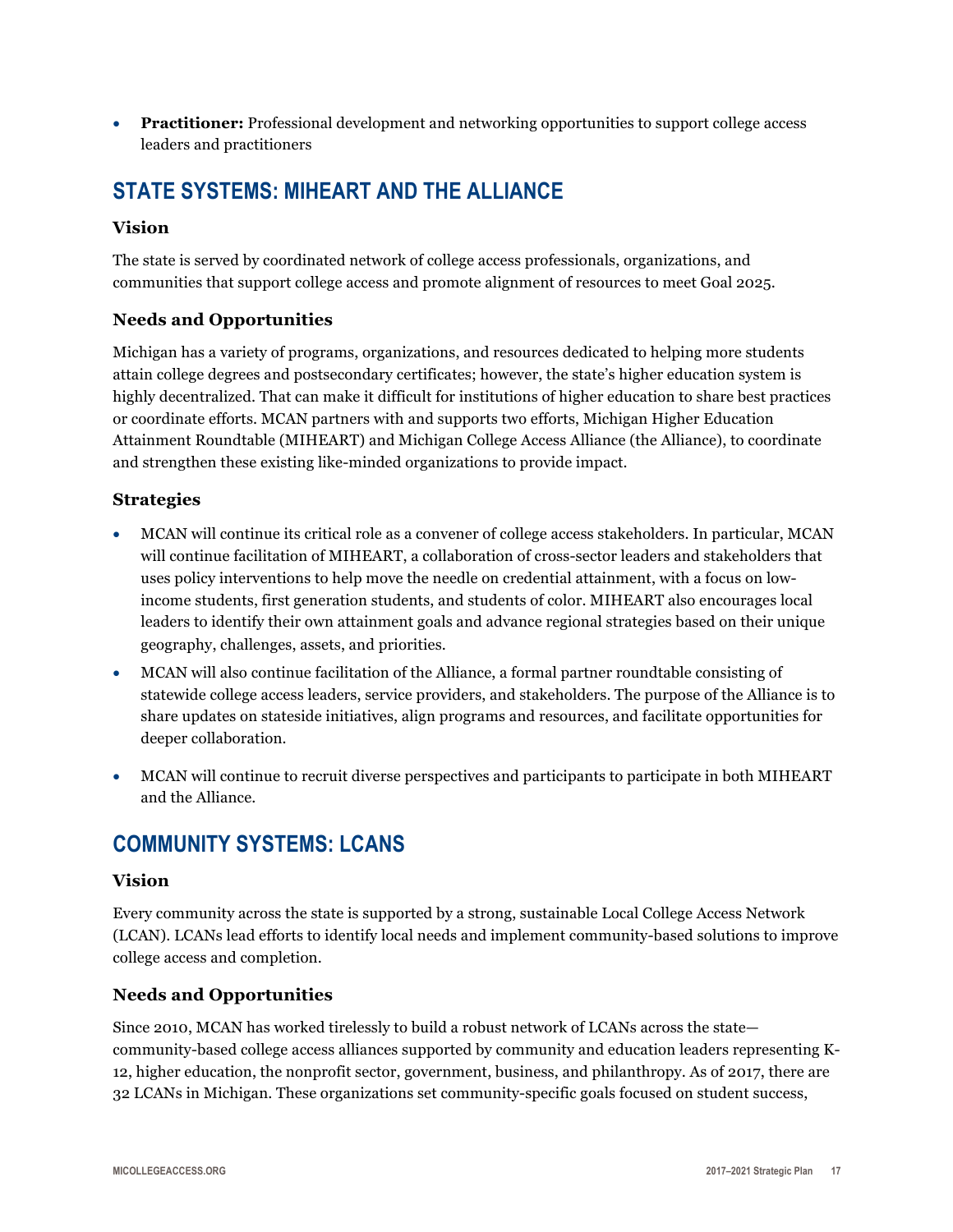establish a system of data gathering and analysis, report results, and hold partners accountable for performance. MCAN supports LCANs by providing capacity-building support, training, guidance, and funding. LCANs extend and improve MCAN's capacity to reach into local communities, organizing leaders around a singular vision of increasing educational attainment.

MCAN will continue to support existing LCANs and work with new communities to establish an LCAN where there is community buy-in, need, and capacity.

### **Strategies**

- MCAN will continue to provide support to existing LCANs, while encouraging the development of new LCANs in communities where they do not currently exist, with a focus on communities with high numbers of low-income students, first generation students, and students of color. This work will include providing strategic funding to strengthen existing local college access network and spark new ones, as well as providing professional development opportunities for LCAN coordinators and leadership team members.
- MCAN will also seek new opportunities to collaborate with LCANs to identify what is working well and what could be improved as MCAN continues to provide leadership and support.

### **HIGHER EDUCATION SYSTEM: HIGHER EDUCATION ADVISORY BOARD**

### **Vision**

Colleges and universities across Michigan recognize the challenges students face in enrolling and completing a postsecondary degree. They collaborate to identify what works to implement effective strategies to serve students.

### **Needs and Opportunities**

The Higher Education Advisory Board is created to raise the profile of access and attainment issues, particularly for first generation, low-income, and minority students, among higher education leaders. To date, there are 57 colleges and universities represented on the Higher Education Advisory Board, which accounts for more than 80 percent of all institutions of higher education in the state. The purpose of the Board is to create a streamlined way to communicate information about MCAN strategies and programs to each institution and to provide a mechanism for the institutions to give MCAN feedback on ways we can maximize our impact.

### **Strategies**

- MCAN will continue to convene and support the Higher Education Advisory Board, with an eye toward identifying opportunities to disseminate college access information and tools to highereducation institutions, while gathering feedback from institutions about MCAN's work.
- MCAN will work through the Higher Education Advisory Board to encourage participation in MCAN's other strategies and activities, and gather feedback and input on activities to improve effectiveness.
- MCAN will continue to recruit diverse perspectives and participants to participate on the Board.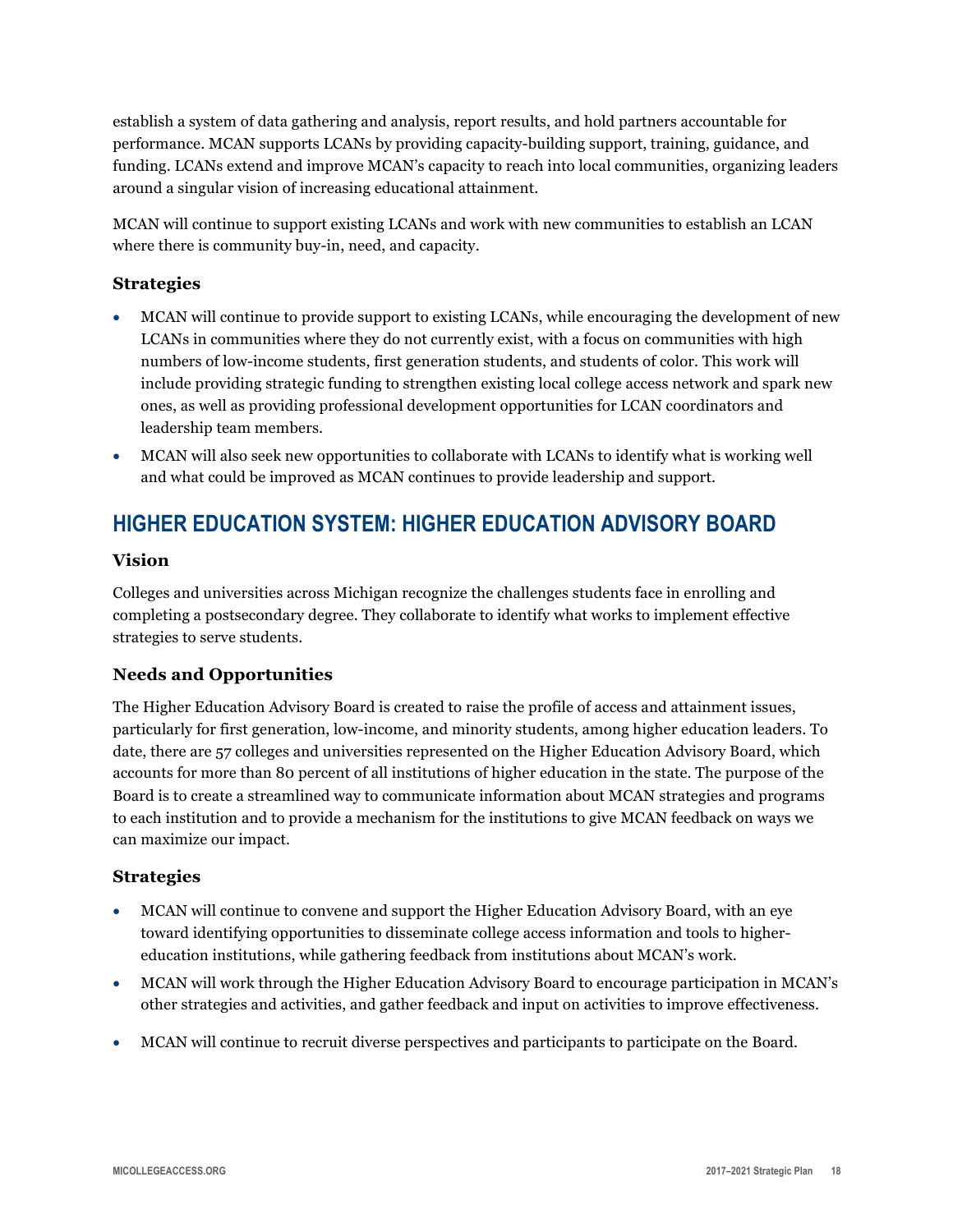### **PRACTITIONERS: STRENGTHENING THE PROFESSION**

### **Vision**

College access leaders and practitioners across Michigan have a regular opportunity to hone their skills, collaborate, share best practices, and discuss new opportunities to improve their shared work.

### **Needs and Opportunities**

For our efforts to be successful, it is critical that the professionals working with students and families everyday have the skills, knowledge, and tools necessary to provide effective support. Many school counselors in our state had not previously been afforded the opportunity to participate in extensive training around college access issues. MCAN has worked to fill this void and supports a network of professionals committed to improving college access outcomes in Michigan.

#### **Strategies**

- MCAN will continue to host an annual conference including breakout sessions, networking opportunities, and an awards dinner.
- MCAN will target and offer professional development opportunities to school counselors, advisers, and counselor fellows at schools serving low-income, first generation, and students of color.
- MCAN will increase dedicated communications for all practitioners, ensuring the dissemination of information, tools, and training that will help them increase their effectiveness for students.

# **KEYS TO OUR SUCCESS**

Having a thriving organization is an essential part of being able to provide quality services to partners across the state. To that end, MCAN is focusing on building key organizational assets to guide ongoing, strategic growth in support of our mission. We identified six key "buckets" (or categories) of organizational health, including:

- Visibility
- Budget and sustainability
- Governance
- Leadership and succession planning
- Operations
- Staffing

Over the past five years, MCAN has focused most of our internal energy on improving three of these six areas: governance, operations, and staffing. In this strategic plan, we will shift our internal focus to brand and image, budget and sustainability, and leadership and succession planning. During the implementation planning work that is to follow strategic plan development, MCAN will identify specific metrics to that will demonstrate success in each of these areas.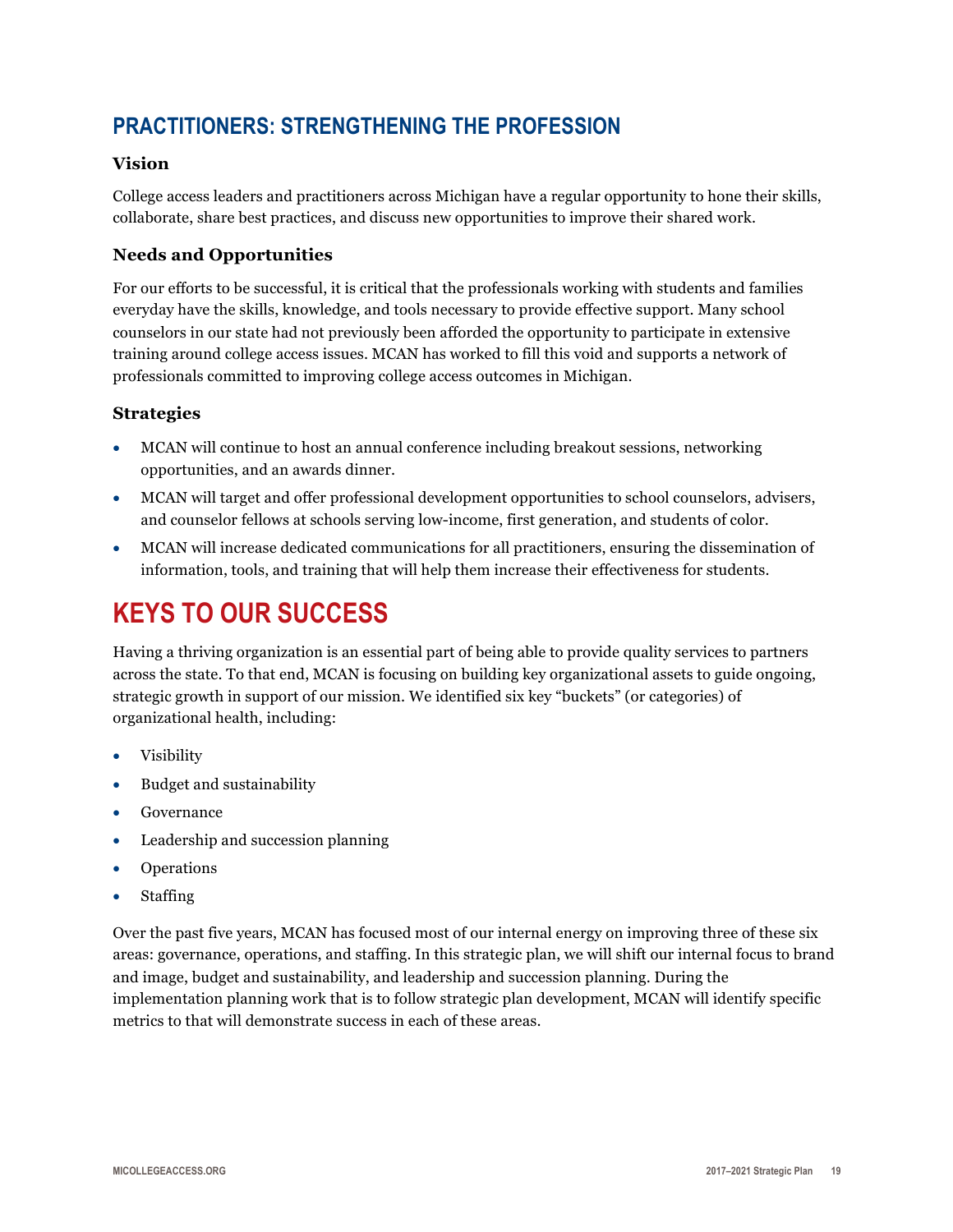### **INCREASE VISIBILITY**

### **Vision**

MCAN is a state and national leader in college access. MCAN's brand is well known and represented professionally in all materials and publications.

### **Needs and Opportunities**

MCAN is well respected across Michigan and the United States as a leader in college access. We are nonpartisan advocates for robust programming, strong partnerships, and sound policy and investment. In the four years ahead, MCAN will continue to build on this brand and image to position our organization and priority areas for success.

In doing so, we will focus on three critical audiences: the public, practitioners, and Michigan policymakers. To be most effective in our work, MCAN must continue to engage the public in a conversation about postsecondary education. In a variety of audiences, MCAN staff experience challenges to our use of the term college. While MCAN defines this term broadly, some of the individuals and organizations it serves define it much more narrowly. MCAN believes that a statewide discussion about what postsecondary success looks like is necessary and valuable to the college access movement. Historically, school counselors have been an essential partner for MCAN. We will continue partnering with them throughout this strategic plan to prepare them to have conversations with students and families about postsecondary benefits and opportunities. Another critical audience is state policymakers, especially members of the legislature. In 2018, lawmakers in the state House, Senate, and Office of the Governor will be up for election. This is a tremendous opportunity to share MCAN's work and collaborate with our partners to educate a new class of lawmakers about the need to work toward Goal 2025.

### **Strategies**

- Improve clarity in messaging about what MCAN is and who it serves, and what college means. MCAN will engage with the public in a conversation about the term to promote a college-going culture and inform MCAN's own messaging.
- Implement an advocacy campaign targeted at new lawmakers, aimed at increasing broad knowledge of college access issues and the importance of postsecondary education, and promoting MCAN as the primary contact.
- Refresh MCAN's brand. MCAN's brand was created when the organization was first being incubated. To celebrate our tenth anniversary, MCAN will update our brand to showcase our progress and priorities. This will include amplifying our work related to increasing credential completion in our branding.
- Document MCAN's successes and capture the story of how the organization gets work done.

### **DIVERSIFY FUNDING**

### **Vision**

MCAN is supported by a diverse set of funders and funding streams. Because of this diversity, the organization is strong even if a funding source shifts.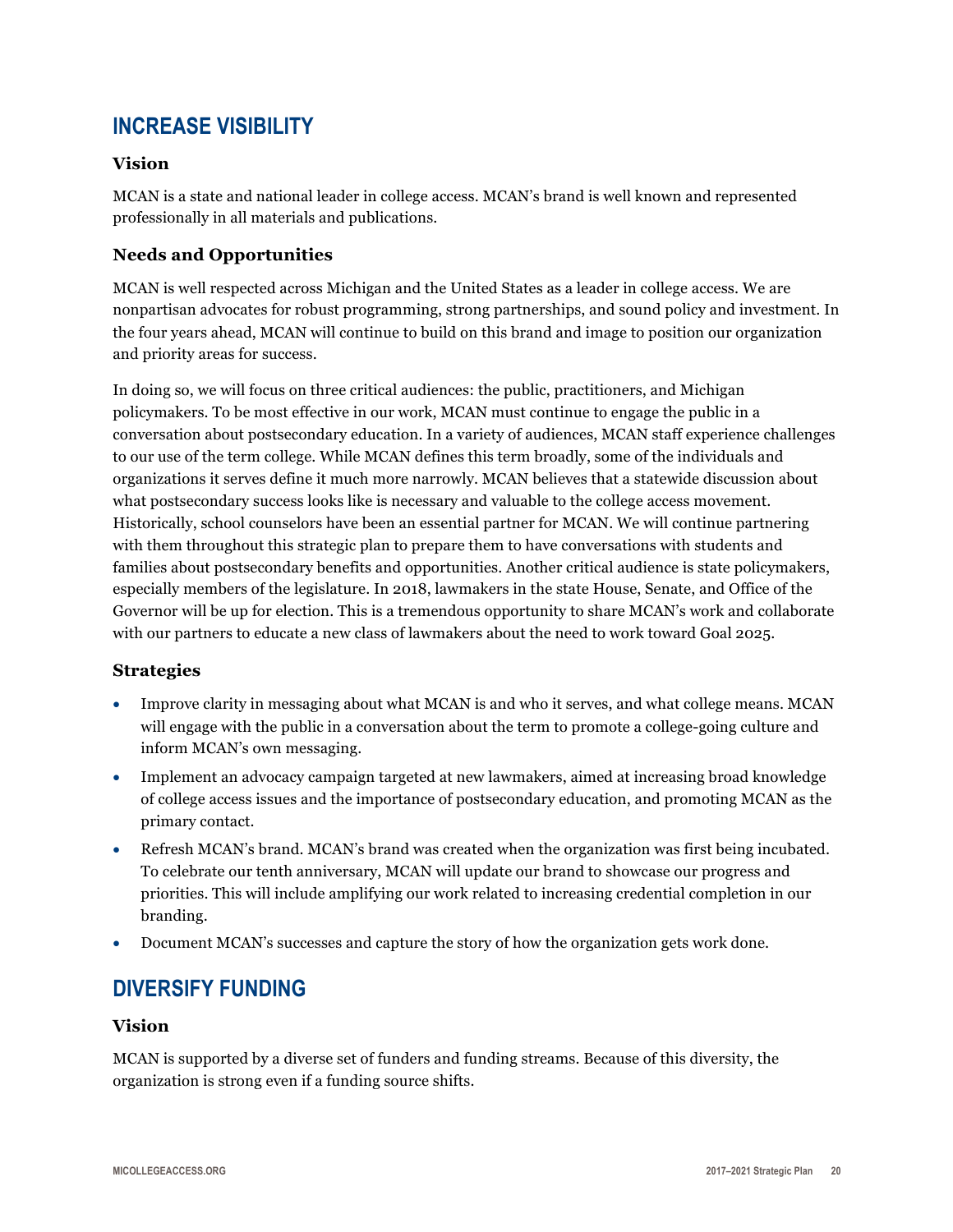### **Needs and Opportunities**

Over the past five years, MCAN's budget has grown dramatically—from approximately \$1 million in fiscal year (FY) 2011 to nearly \$7 million in FY 2017. During this growth, MCAN's staff and Board have collaborated closely to build a fiscally sound organization. Over the next four years, MCAN must continue to be fiscally responsible while striving to diversify funding sources and ensure sustainability for many years to come.

MCAN has worked hard to diversify its existing funding sources; however, the organization continues to rely on several major funding streams to support its work. MCAN is proud to be supported by public and private investments, including federal funding, state investment, philanthropic support, communitybased funding, and earned revenue. MCAN works closely with our funding partners regularly—including educating policymakers about the value of these investments. In addition, MCAN staff will work to identify new sources of funding to support this critical work.

#### **Strategies**

- Continue improving financial practices to ensure ongoing fiscal sustainability
- Continue to inform policymakers of the value of public investments in college access through MCAN
- Continue to explore opportunities for new funding sources

### **PLAN FOR LEADERSHIP SUCCESSION**

#### **Vision**

MCAN is known for having a staff that can craft and implement an ambitious plan for the future. MCAN is also known for fostering and recruiting talent.

### **Needs and Opportunities**

MCAN benefits from a strong leadership team that has largely served since MCAN's infancy. While this team remains committed to the organization, MCAN recognizes the need to plan for future transitions. MCAN already has systems in place to ensure effective transitions at the Board level and has implemented systems to ensure that staff are cross trained to minimize the effect of staff transitions, but more work remains to ensure the same handoff could occur at the senior staff level. MCAN also has a history of growing and retaining talent. We will explore ways to continue in this tradition and formalize professional development opportunities for leaders within our organization.

#### **Strategies**

- Develop a leadership succession planning strategy
- Invest in professional development opportunities for MCAN leadership, especially diversity and inclusion training.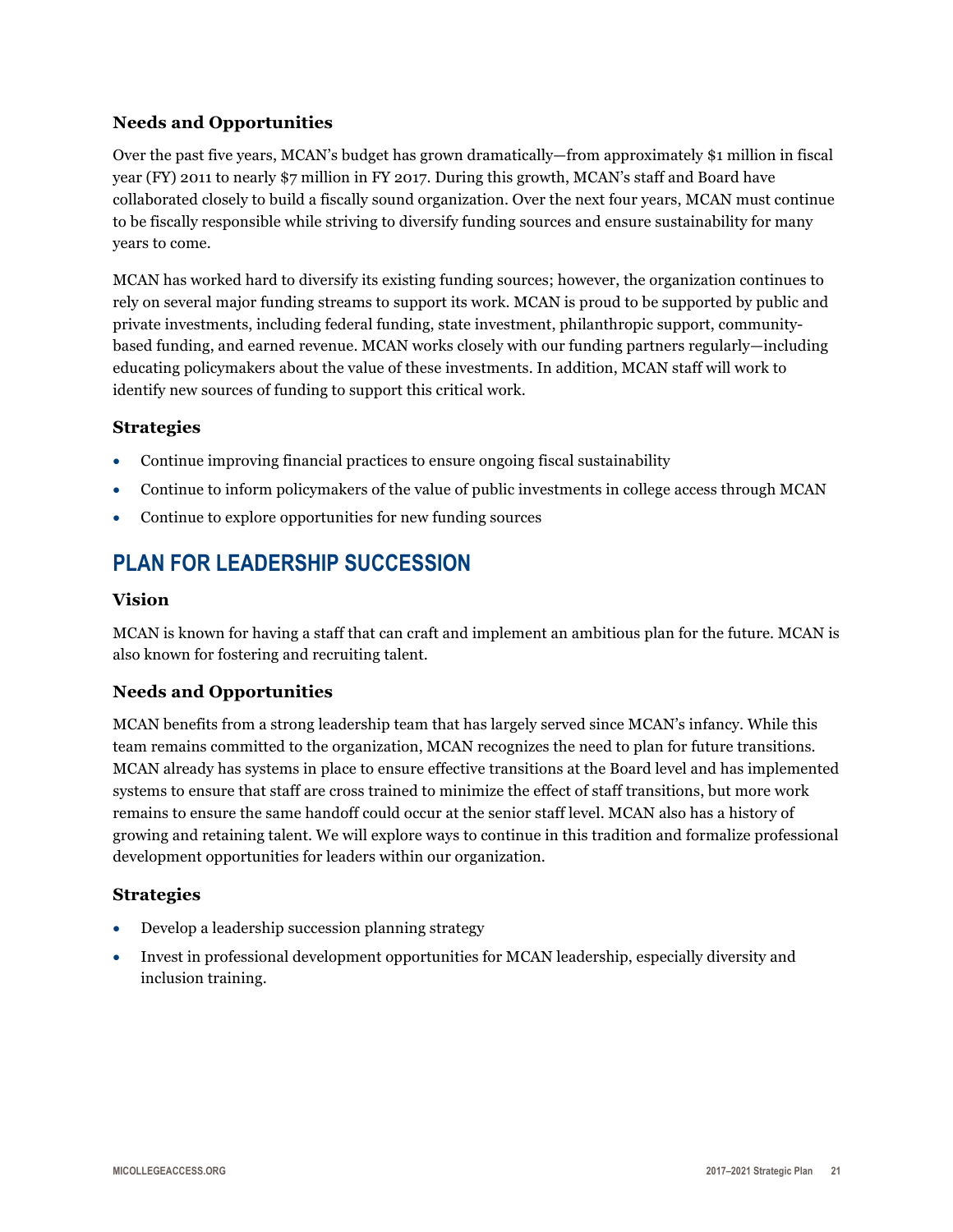# **ACKNOWLEDGEMENTS**

This strategic plan would not have been possible without support, leadership, and guidance from the Michigan College Access Network Board of Directors and staff. MCAN is grateful as well to the local, state, and national partners that lent their time and expertise to this effort. Special thanks are extended to the following.

### **MCAN BOARD OF DIRECTORS**

Sharlonda Buckman, Board Chairperson *Senior Executive Director of Family and Community Engagement, Detroit Public Schools Community District*

Patrick O'Connor, Ph.D., Board Vice Chairperson *Associate Dean of College Counseling, Cranbrook Schools*

Robert Ferrentino, Ph.D., Board Secretary *President, Montcalm Community College*

Catherine M. McNamara, CPA, Board Treasurer *Assurance Partner, BDO USA, LLP*

Eileen Curtis *President and CEO, Bay Area Community Foundation*

Dan L. DeGrow (outgoing) *Superintendent, St. Clair County RESA*

Janet DeYoung *Retired President/CEO, Holland Zeeland Community Foundation*

Greg Handel *Vice President, Education and Talent Programs, Detroit Regional Chamber*

Scott Menzel, PhD *Superintendent, Washtenaw Intermediate School District*

Daniel Mitchell *Former College Adviser, Michigan State University College Advising Corps*

George Ross, Ph.D. *President, Central Michigan University*

Amy Smitter *Chief Operating Officer, Habitat for Humanity Michigan*